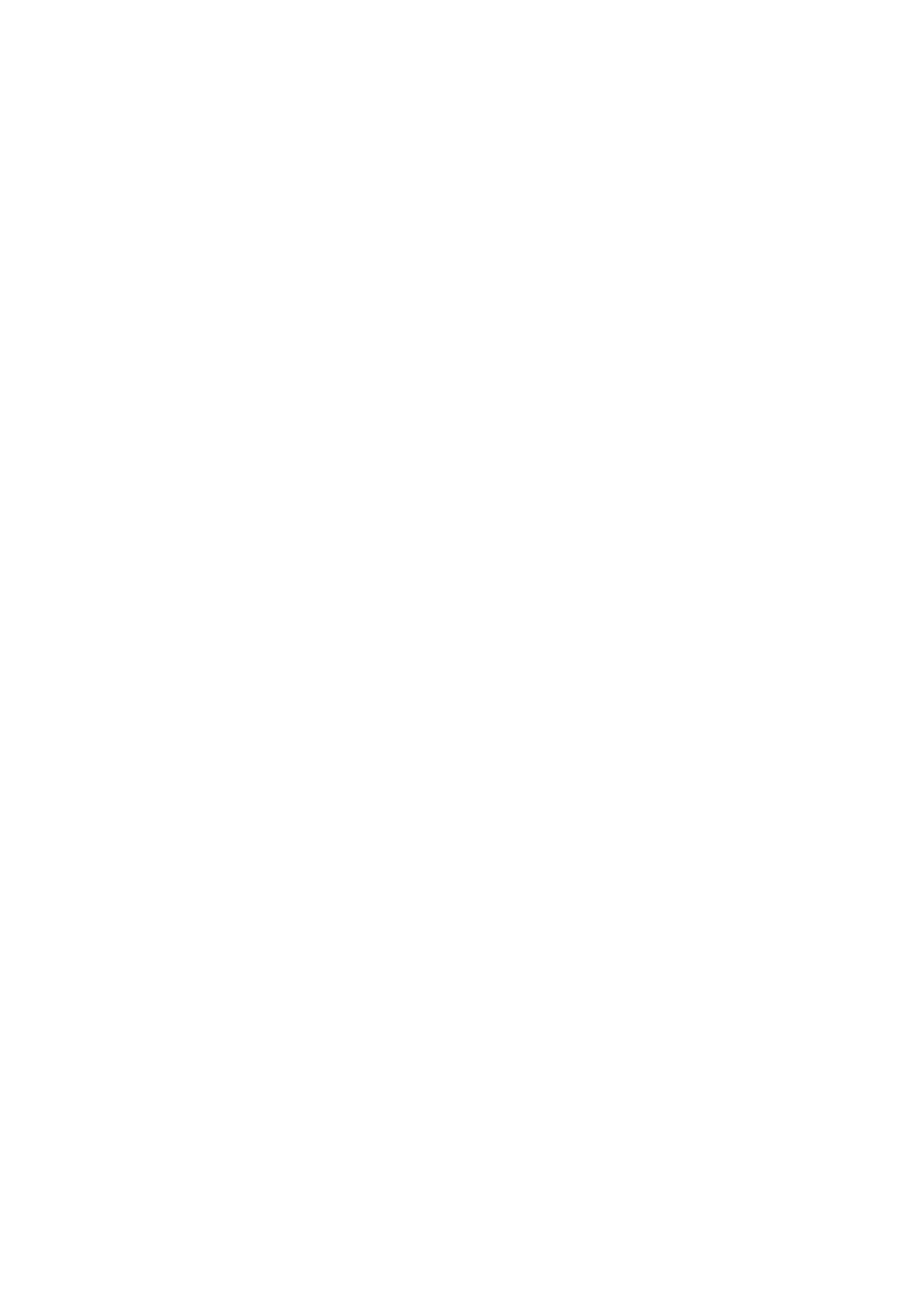# **1 Qualifications and Experience**

- 1.1 My name is Sinéad Whyte. I hold a BSc in Experimental Physics and a Master's degree in Atmospheric Physics from University College Dublin.
- 1.2 I am a Chartered Member of the Institute of Water and Environmental Management. I have 20 years' experience in the completion of air quality and climate impact assessments for a large number of developments including major industrial and infrastructural projects, including Irish Cement Alternative Fuels Project, Pfizer Newbridge Expansion, DART Underground and M7 Osberstown Interchange and the R407 Sallins Bypass.
- 1.3 I am an Associate with Arup and have worked in the area of environmental assessment and management for over 20 years. I am supported in this statement of evidence by Andrew Archer and John O'Malley.

# **2 Role in Proposed Road Development**

2.1 I am responsible for the preparation of Chapter 16, Air Quality and Climate of the EIAR. I have led the air quality and climate team that has undertaken the assessment and have had this role since the start of the project in 2014 from constraints, options assessment through to the environmental impact assessment.

# **3 Air Quality**

- 3.1 Chapter 16 of the EIAR is to be taken as read in its entirety and is not replicated here. To assist the Board in its consideration of the applications for approval, and for the convenience of all participants at this hearing and to set the context for responding to the objections and submissions, the key items pertaining to the air quality assessment of the proposed road development detailed in Chapter 16 of the EIAR are summarised briefly below.
- 3.2 On 12 April 2011, the Air Quality Standards Regulations (AQS) 2011 (S.I. No. 180 of 2011) came into force and transposed EU Directive 2008/50/EC on ambient air quality and cleaner air for Europe (the Air Quality Directive) into Irish law. The purpose of the 2011 Regulations is to establish limit values and alert thresholds for concentrations of certain pollutants. These standards were introduced to avoid, prevent or reduce harmful effects on human health and the environment as a whole. In 2018, the  $WHO<sup>1</sup>$  published revised guideline levels for a number of pollutants relevant to this assessment which are considered in the assessment in Chapter 16 of the EIAR along with the Irish AQS.
- 3.3 An assessment of the potential impact of the proposed road development on the air quality receiving environment was carried out for the construction and operational phases. The baseline air quality was determined from published long term data

<sup>1</sup> [https://www.who.int/news-room/fact-sheets/detail/ambient-\(outdoor\)-air-quality-and-health](https://www.who.int/news-room/fact-sheets/detail/ambient-(outdoor)-air-quality-and-health)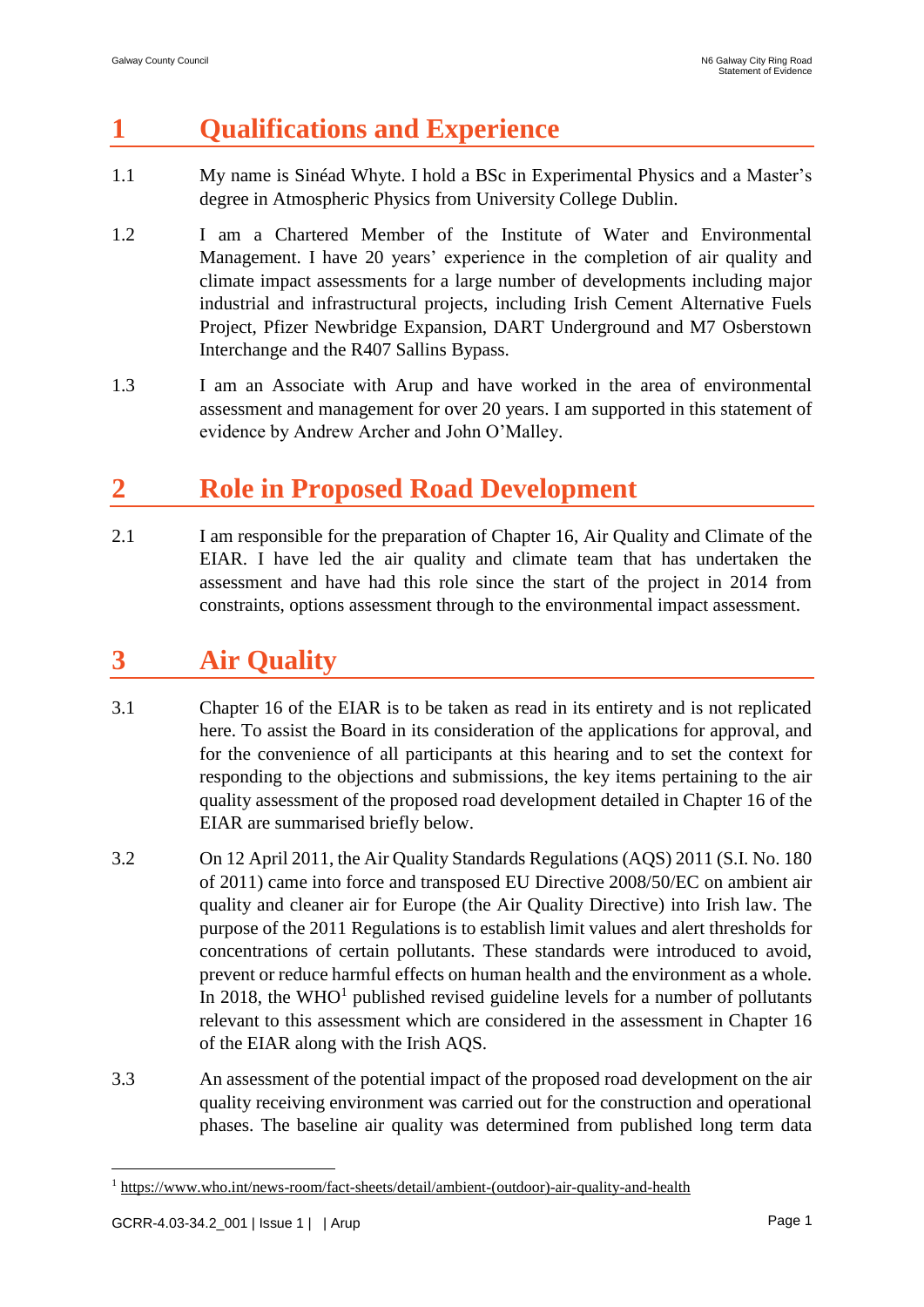from the Environmental Protection Agency (EPA) and at four site specific monitoring stations in proximity to the proposed road development for a period of three months as detailed in Section 16.3.3 of Chapter 16 of the EIAR. Air quality in the region would be considered as good and is in compliance with air quality standards and WHO guidelines.

- 3.4 Pollutant concentrations are predicted and added to background concentrations for the Do-minimum (DM) and Do-something (DS) scenarios for the Opening Year 2024 and Design Year 2039. Background concentrations for future years are based on existing levels. This assumption ensures a worst-case background level in future years when improved vehicle technology and increased use of electric vehicles will reduce background levels.
- 3.5 An assessment of the potential impact on air quality due to construction activities and construction traffic was completed. Dust control measures will be implemented to minimise dust impacts, for example the implementation of dust screens and the provision of spraying as set out at Section 16.6.2 of the EIAR and as outlined in the Construction Environmental Management Plan (CEMP). Monitoring of PM<sup>10</sup> and  $PM_{2.5}$  (particulate matter of less than 2.5 microns) will be carried out at the nearest sensitive receptors upwind and downwind of the construction works where sensitive receptors have been identified within 25m of the works. At a minimum, dust deposition monitoring will be carried out at the two nearest sensitive receptors at locations where works of a 'major' scale is proposed while works are taking place in proximity. Measured levels of dust and particulate matter will be compared to relevant limit values. Construction traffic is projected to result in a negligible impact on air quality on affected roads. Construction mitigation measures are set out at Section 16.6.2 of Chapter 16 of the EIAR.
- 3.6 The potential impact on air quality during the operational phase was assessed using the UK DMRB spreadsheet<sup>2</sup> methodology as advised by TII guidance<sup>3</sup> and by using the  $ADMS<sup>4</sup>$  modelling software. An assessment of the potential impact on both residential receptors and ecological sites was completed. Under the 2024 and 2039 DS scenarios, predicted pollutant concentrations comply with air quality standards at all worst-case receptors selected. These worst-case receptors are the receptors likely to be most affected, i.e. those located in closest proximity. Predicted concentrations are in compliance with WHO guideline levels for all pollutants except for PM<sub>2.5</sub> for which a slight exceedance of the guideline value of 10  $\mu$ g/m<sup>3</sup> is predicted. This is due to the high background concentration of 9.5  $\mu$ g/m<sup>3</sup> used for PM2.5. Although exceedances of the PM2.5 WHO guideline level are predicted, all concentrations are in compliance with the statutory air quality standard of 20  $\mu$ g/m<sup>3</sup>.
- 3.7 Predicted changes in concentration of all pollutants are rated as negligible or imperceptible impacts at all receptors except at two receptors, where an impact of slight adverse is predicted for  $NO<sub>2</sub>$ . These receptors are located at Castlegar (R16)

<sup>&</sup>lt;sup>2</sup> UK Design Manual for Road and Bridges PART 1 HA 207/07 AIR QUALITY, UK Highways Agency, 2007)

<sup>3</sup> *'Guidelines for the Treatment of Air Quality during the Planning and Construction of National Road Schemes*', 2011

<sup>4</sup> Cambridge Environmental Research Consultants (CERC) Air Dispersion Modelling Software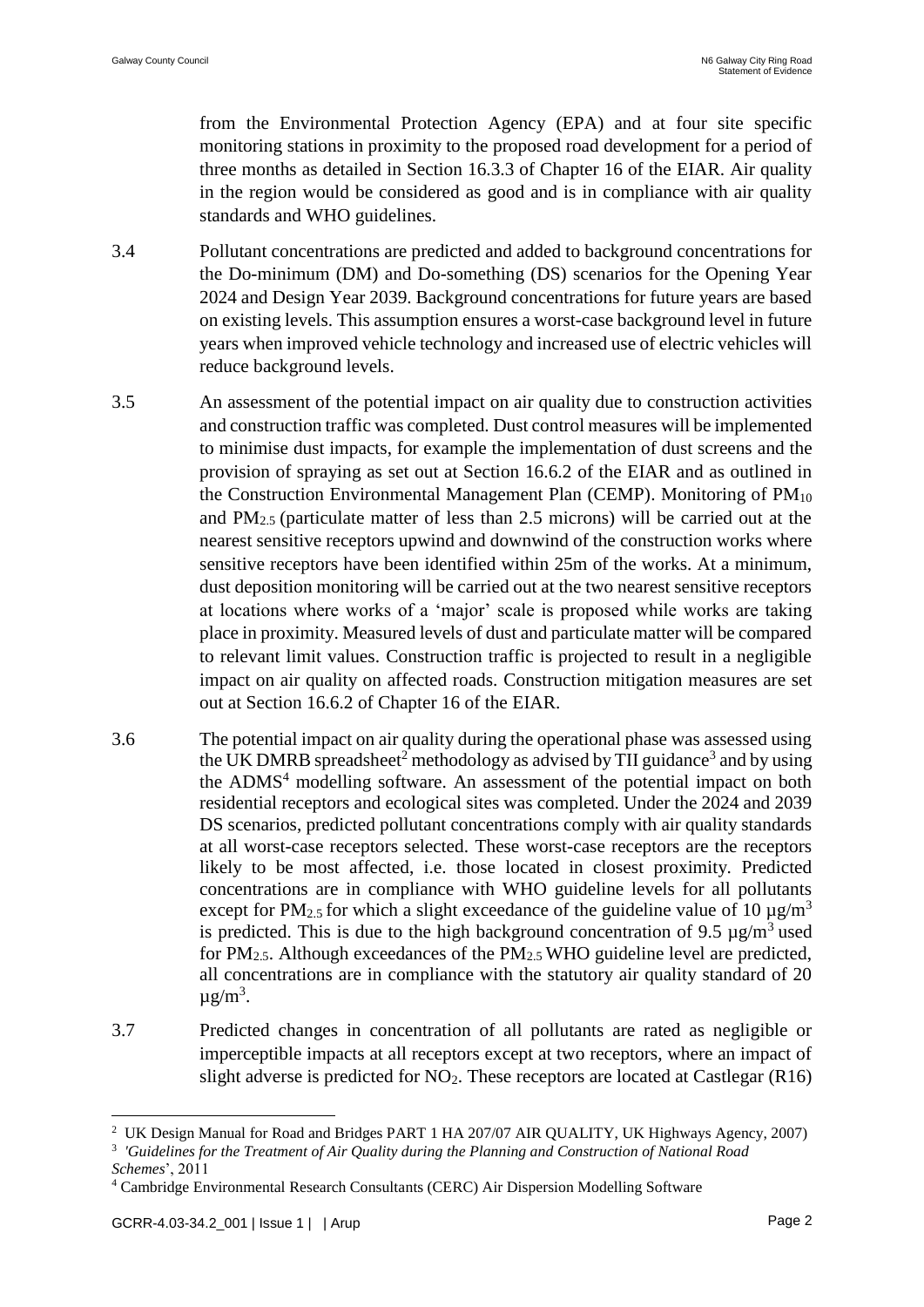and Upper Dangan (R17). At R16, a NO<sub>2</sub> concentration of 13.9  $\mu$ g/m<sup>3</sup> is predicted in 2024 and 14.3  $\mu$ g/m<sup>3</sup> in 2039. These predicted concentrations are in good compliance with the air quality standard of 40  $\mu$ g/m<sup>3</sup>. At R17, a NO<sub>2</sub> concentration of 14.4  $\mu$ g/m<sup>3</sup> is predicted in 2024 and 14.9  $\mu$ g/m<sup>3</sup> in 2039. These predicted concentrations are in good compliance with the air quality standard of 40  $\mu$ g/m<sup>3</sup>. The predicted impact at three locations was deemed to be slight adverse using the ADMS model at R16, R17 and Letteragh (R20). A negligible impact was predicted at all other locations.

- 3.8 An assessment of the potential  $NO<sub>x</sub>$  concentration and deposition due to the proposed road development on the Lough Corrib cSAC was carried out for 2024 and 2039 for the DM and DS scenarios. The potential impact of  $NO<sub>x</sub>$  concentration and deposition was assessed at various distances from the edge of the proposed road development and this data was provided to the project ecologists to inform their assessment of potential impacts on the ecologically sensitive sites. All limits are complied with.
- 3.9 As all air quality standards for the protection of human health and vegetation will be complied with, no significant residual impacts are envisaged during the operational phase.
- 3.10 The proposed modification to the Parkmore Link Road will have no effect on the air quality and climate results contained in the EIAR and RFI response document.
- 3.11 The current National University of Ireland (NUIG) planning permission application (Ref 19/373) to construct additional playing pitches and the two proposed strategic housing development applications (Ob\_229 and Ob\_469) do not change the conclusions of the cumulative impact assessment on Air Quality and Climate contained in the EIAR.

# **4 Responses to Submissions/Objections relating to Air Quality**

## **4.1 Overview**

- 4.1.1 51 of the 296 submissions and objections made to An Bórd Pleanála (ABP) in respect of the N6 Galway City Ring Road (GCRR) Environmental Impact Assessment Report (EIAR), Natura Impact Statement (NIS), Motorway Scheme (MS) and Protected Road Scheme (PRS) include observations relevant to air quality. 1 of the 17 submissions made to ABP in respect to the Request for Further Information (RFI) Response submitted in August 2019 includes observations relevant to air quality. The items raised in these submissions/objections are:
	- Pollution due to construction traffic
	- Pollution due to construction activities
	- Construction mitigation and monitoring
	- Pollution from traffic during the operational phase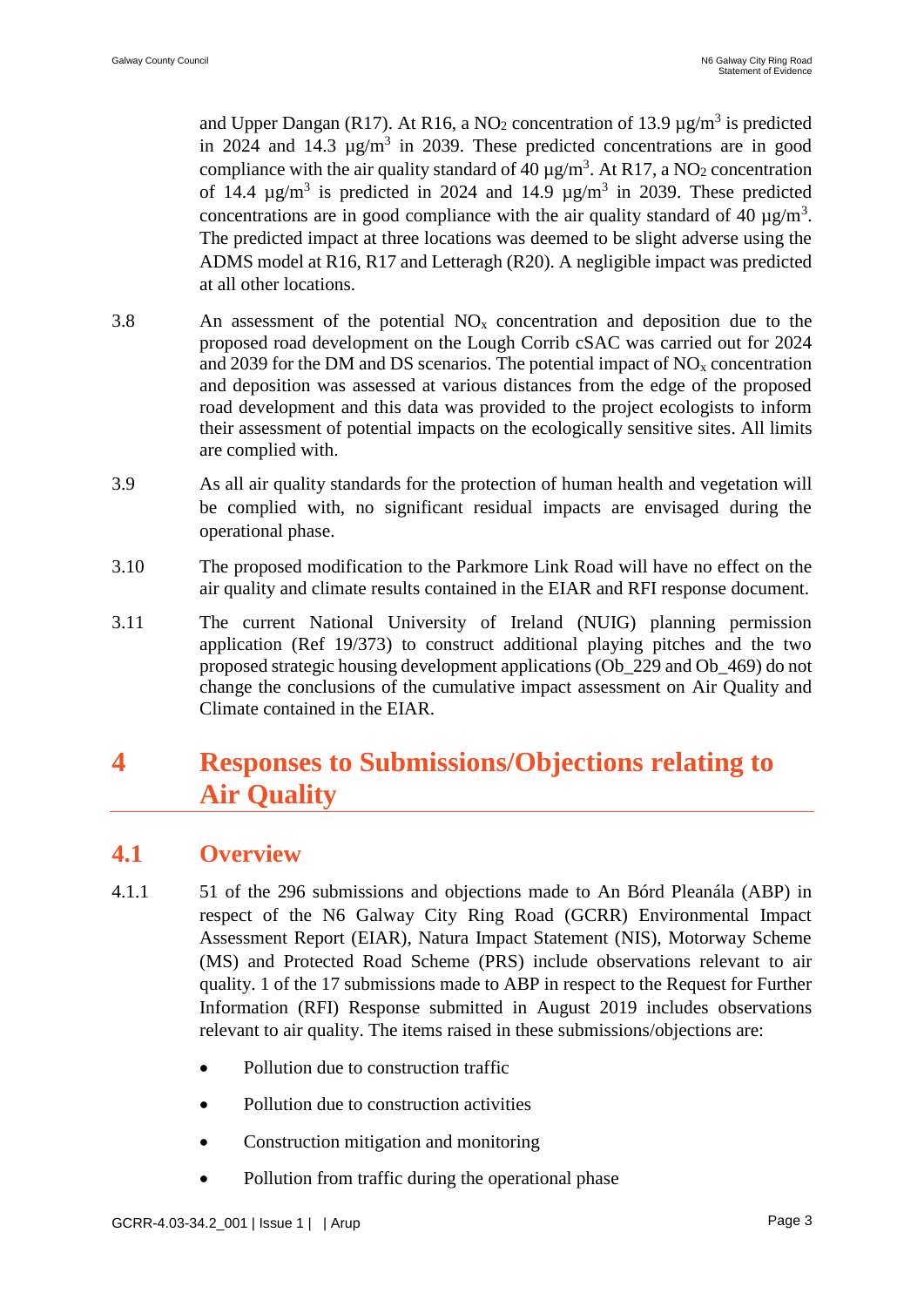## **4.2 Pollution due to construction traffic**

#### **Issues**

- 4.2.1 Two submissions/objections raise concerns in relation to the potential for pollution to be generated during the construction phase due to HGV accessing the construction site.
- 4.2.2 The following submissions/objections raised this point: S\_008, Ob\_584.

#### **Response**

- 4.2.3 The potential impact of construction vehicles was assessed through the UK DMRB spreadsheet<sup>5</sup> methodology as advised by TII guidance<sup>6</sup> to calculate emissions due to traffic, refer to Section 16.2.5 of Chapter 16 of the EIAR. In accordance with TII guidance<sup>7</sup>, construction traffic impacts are assessed when traffic (AADT) of greater than 10% is predicted to occur due to the proposed road development. Only three links are predicted to experience traffic increases greater than 10% during the construction phase, i.e. R336 Bearna Moycullen Road, Cappagh Road and Menlough Road.
- 4.2.4 The increase in pollutant concentrations due to the proposed road development is predicted to be negligible at worst-case receptors with projected pollutant concentrations within air quality standards. These worst-case receptors are the receptors likely to be most affected, i.e. those located in closest proximity to affected roads.

## **4.3 Pollution due construction activities**

#### **Issues**

- 4.3.1 20 submissions/objections raise concerns in relation to the potential for pollution to be generated during the construction phase due to works on site. These concerns relate to the following:
	- Generation of dust during construction causing health impacts: Ob 158 Ob\_569, Ob\_584, S\_055, S\_063, S\_066, S\_068, Ob\_457.2, Ob\_511.07, Ob\_583.01
	- Inadequate construction mitigation measures: Ob\_511.18, Ob\_517.05. Ob 696.21, Ob 757, Ob 505, Ob 507, Ob 603
	- Dust suppression during blasting Ob\_511.18

<u>.</u>

<sup>&</sup>lt;sup>5</sup> UK Design Manual for Road and Bridges PART 1 HA 207/07 AIR QUALITY, UK Highways Agency, 2007)

<sup>6</sup> *'Guidelines for the Treatment of Air Quality during the Planning and Construction of National Road Schemes*', 2011

<sup>7</sup> *'Guidelines for the Treatment of Air Quality during the Planning and Construction of National Road Schemes*', 2011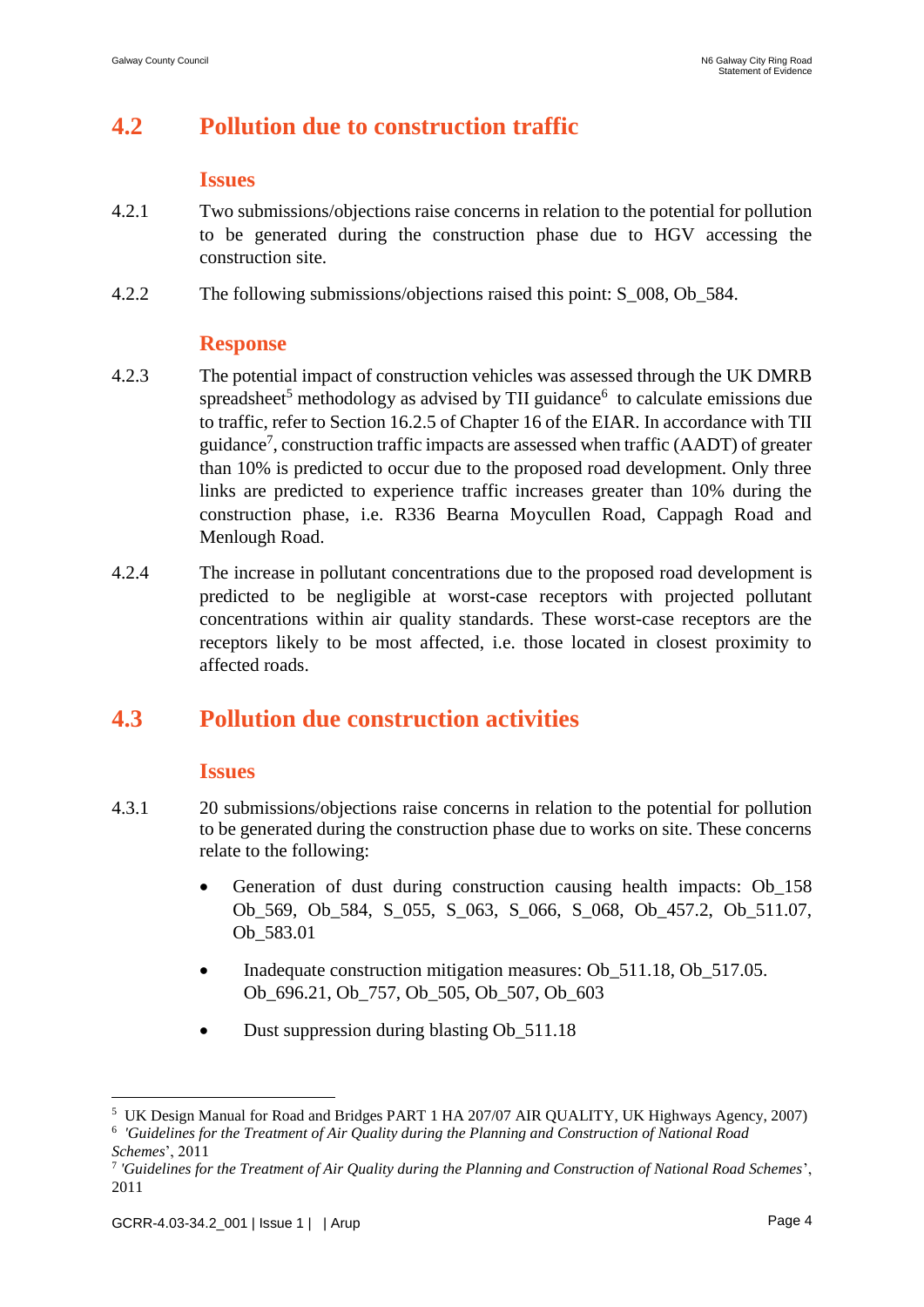- Inadequate monitoring measures: Ob\_505, Ob\_507
- Recommendation for including a cover on every truck accessing the site: S\_078

### **Response**

#### *Generation of dust during construction causing health effects* **(Ob\_158 Ob\_569, Ob\_584, S\_055, S\_063, S\_066, S\_068, Ob\_457.2, Ob\_511.07, Ob\_583.01)**

- 4.3.2 A detailed assessment outlining the potential dust impacts during the construction phase of the proposed road development is contained in Section 16.5.3.1 of Chapter 16 of the EIAR in accordance with TII methodology. Section 16.6.2 of Chapter 16 of the EIAR outlines details of mitigation measures that must be implemented during the construction phase of the proposed road development. This includes the provision of dust screens where sensitive receptors are located within 100m of the works and at the locations of the overlap of the proposed road development and the Lough Corrib cSAC and the area of the proposed road development adjacent to Moycullen Bogs NHA. In addition, all trucks entering and exiting the site will be covered to ensure no windblow effects from the transfer of materials.
- 4.3.3 The residual impact on air quality as a result of the construction phase of the proposed road development will be not significant following the implementation of mitigation measures outlined in Section 16.6 of Chapter 16 of the EIAR to minimise the generation and dispersion of dust. These mitigation measures were developed in accordance with the British Research Establishment (BRE) document 'Controlling particles, vapour and noise pollution from construction sites' and the Institute of Air Quality Management (IAQM) 'Guidance on the assessment of dust from demolition and construction', 2016. Dust deposition and  $PM_{10}/PM_{2.5}$ monitoring shall be carried out to ensure the proper implementation of the mitigation measures. The monitoring of  $PM_{10}$  and  $PM_{2.5}$  and the compliance with limit values will ensure no significant impacts on human health. The Construction Site Monitoring Team will be responsible for the successful development, implementation and maintenance of measures outlined in the Construction Environmental Management Plan (CEMP) at Appendix A7.5 of the EIAR, including those measures relating to air quality.

*Inadequate construction mitigation (Ob\_511.18, Ob\_517.05. Ob\_696.21, Ob\_757, Ob\_505, Ob\_507, Ob\_603)*

- 4.3.4 Emissions to air during earthmoving and construction will occur, although the prevailing weather, the size of the site and its distance from sensitive receptors will assist in facilitating the management of any effects. The focus of the control procedures will therefore be to reduce the generation of airborne material at source.
- 4.3.5 The assessment of potential construction impacts includes the implementation of 'standard mitigation', as stated in the TII Guidelines. This will include the following measures (refer to Section 16.6.2 of Chapter 16 of the EIAR):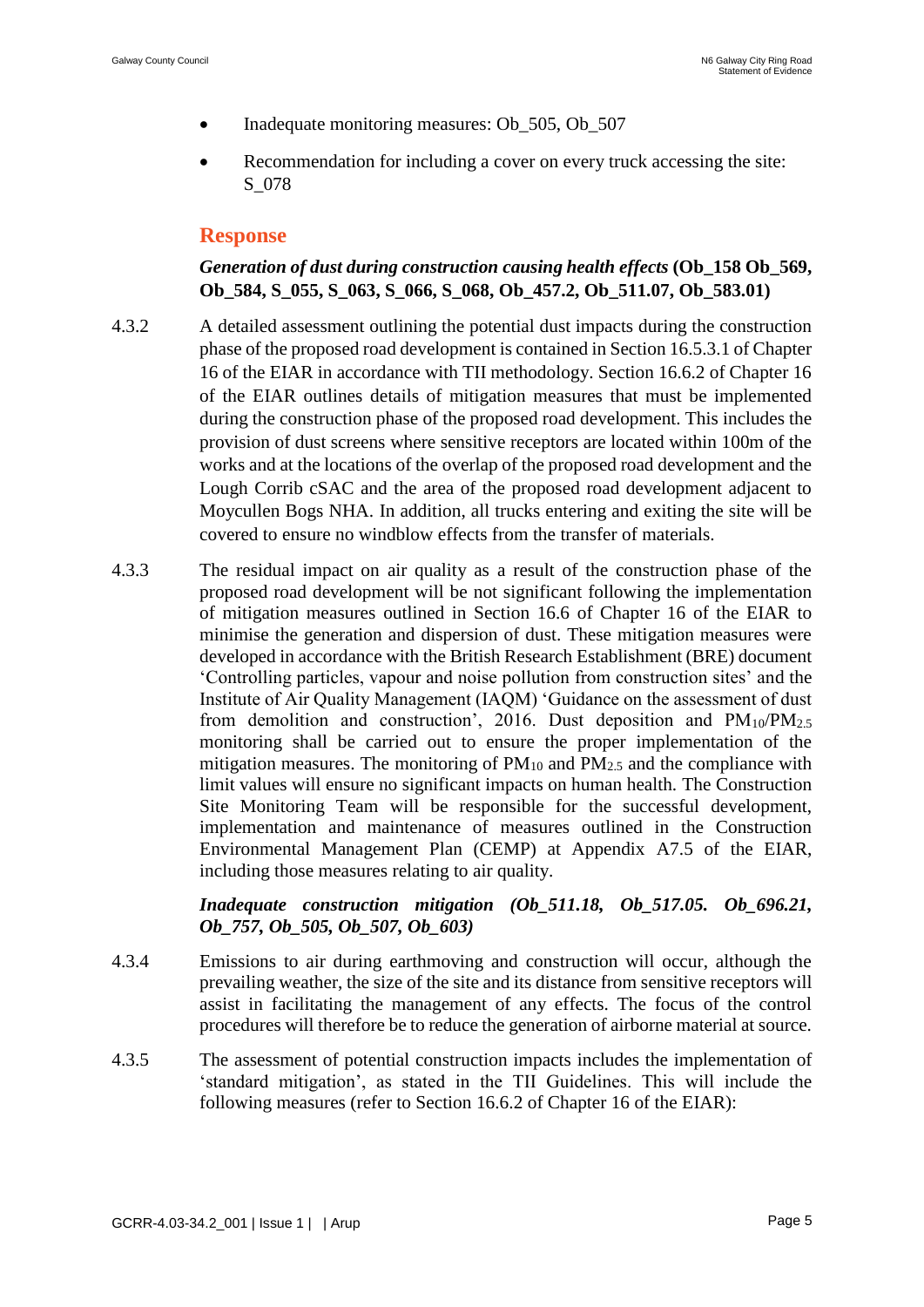- Spraying of exposed earthwork activities and site haul roads during dry weather
- Provision of wheel washes at exit points
- Control of vehicle speeds and speed restrictions. It is proposed that site traffic is restricted to 20km/hr. This will help to minimise the occurrence of dust resuspension
- Sweeping of hard surface roads
- 4.3.6 In addition, the further measures will be implemented based on best practice as outlined in the BRE and IAQM documents These include (refer to Section 16.6.2 of Chapter 16 of the EIAR):
	- A public communication strategy will include details of a complaints register which will be implemented during the construction phase
	- There shall be no long-term stockpiling on site and storage time will be minimised
	- Water suppression will be used during the demolition of buildings
- 4.3.7 As noted above, dust screens will be implemented at locations where sensitive receptors are located within 100m of the works. In addition, a 2m high dust screen will be provided at the locations in the areas of the overlap of the proposed road development and the Lough Corrib cSAC and the area of the proposed road development adjacent to Moycullen Bogs NHA.
- 4.3.8 It is considered that the mitigation measures proposed are adequate to mitigate the potential for offsite dust impacts at sensitive receptors. It is noted that mitigation measures will be applied across the proposed road development, not just in proximity to sensitive receptors.

#### *Dust suppression during blasting (Ob\_511.18)*

4.3.9 There are concerns at the Heath estate, Dangan, in relation to mitigation measures to supress dust during blasting. As outlined in Section 16.6 of the EIAR, during dry periods when dust generation is likely or during windy periods, construction areas and vehicles delivering material with dust forming potential will also be sprayed with water.

#### *Inadequate monitoring during construction (Ob\_505, Ob\_507)*

- 4.3.10 As outlined in Section 16.6.2 of Chapter 16 of the EIAR, dust deposition monitoring will be conducted at a number of locations in the vicinity of the proposed road development. At a minimum, monitoring will be carried out at the two nearest sensitive receptors at locations where works of a 'major' scale is proposed while works are taking place in their proximity.
- 4.3.11 In addition, particulate monitoring  $(PM_{10}$  and  $PM_{2.5})$  will be carried out at the nearest sensitive receptors upwind and downwind of the construction works where sensitive receptors have been identified within 25m of the works. This monitoring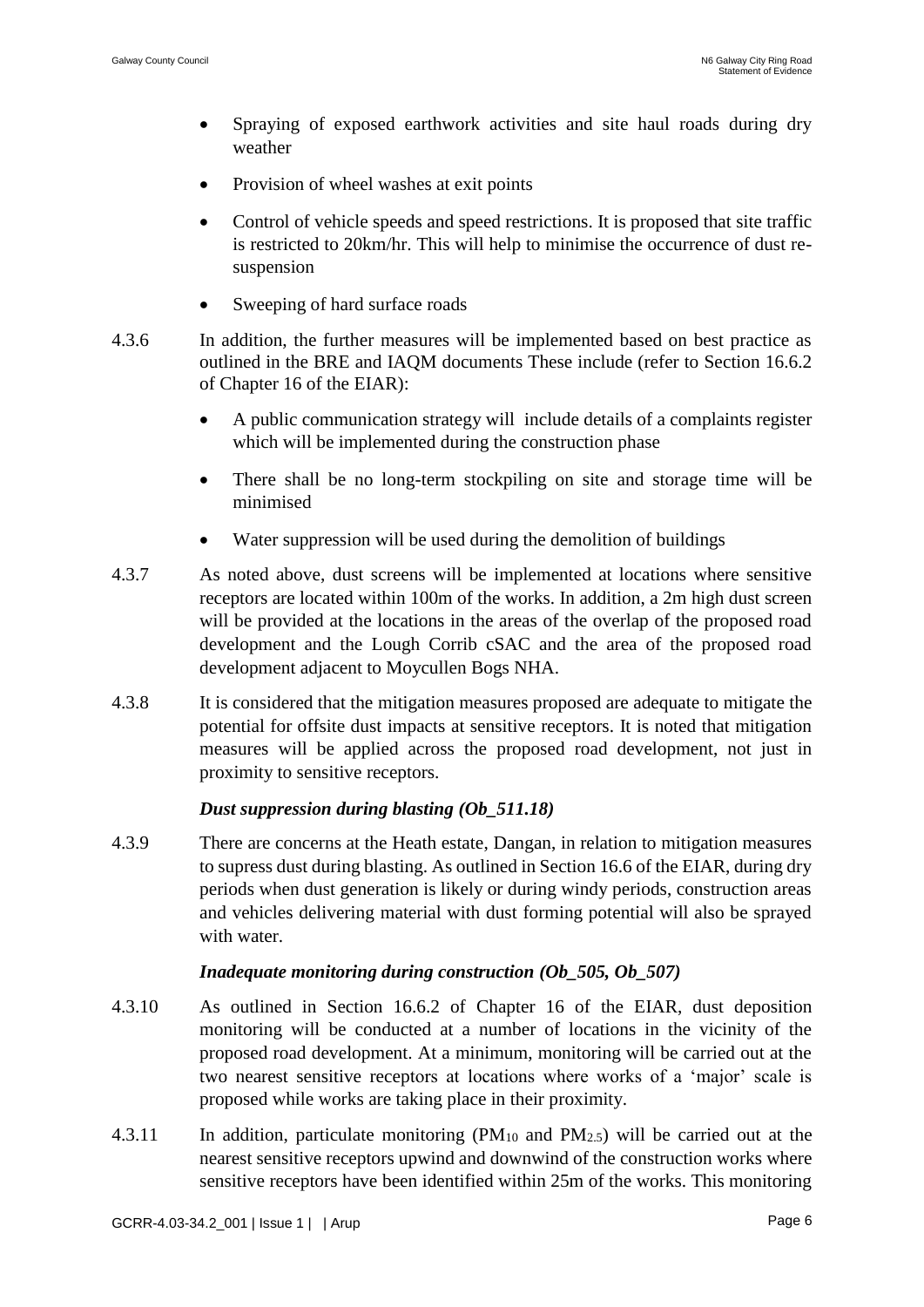programme will take place when works likely to generate dust are being carried out. The monitoring will allow direct comparison with the  $PM_{10}$  and  $PM_{2.5}$  air quality standards on a daily basis.

4.3.12 EPA guidance<sup>8</sup> states that *it may be appropriate, where relevant, to propose monitoring to take place after consent is granted in order to demonstrate that the project in practice conforms to the predictions made during the EIA.*

> *Monitoring provides assurance that proposed systems are operating as intended. This allows adjustments of operations to be made to ensure continued compliance with consent conditions such as emission limit values, conditions of operation, performance criteria/ indicators and detection of unexpected mitigation failures.*

- 4.3.13 Therefore, should limit values be approaching an exceedance or in the event of a complaint due to elevated dust, an investigation will subsequently be carried out by the Construction Site Monitoring Team to determine whether measures are being properly implemented and the options available to reduce the level of dust.
- 4.3.14 All potential causes for the high levels will be analysed. These will include the construction works taking place, potential off-site sources and meteorological conditions. Should the construction works taking place be identified as the primary cause of the high level, the contractor will ensure that the mitigation measures listed in the EIAR and Construction Environmental Management Plan (CEMP) are being properly and fully implemented. Should high dust levels continue to occur following this review, the contractor will modify the construction works and/or the measures taking place.
- 4.3.15 For the purposes of Appropriate Assessment (AA), as outlined in Section 10.5.1 of the NIS (in relation to Measures to control dust emissions during Construction) *these procedures will be strictly monitored and assessed on a daily basis. In the event that elevated levels of dust are noted to occur outside the site boundary, satisfactory procedures will be implemented to rectify the problem before the resumption of construction operations*.
- 4.3.16 As discussed in the AA Statement of Evidence from Aebhin Cawley, the following mitigation and monitoring measures will apply in the vicinity of Natura 2000 sites:
	- The Construction Site Monitoring Team will include a Project Ecologist
	- The importance of monitoring and the taking of timely and effective corrective action as problems arise is acknowledged in the successful delivery of the mitigation measures detailed in the Schedule of Environmental Commitments (SoCs)
- 4.3.17 In addition, as outlined in Section 16.6 of Chapter 16 of the EIAR, it is proposed to carry out particulate monitoring  $(PM_{10}$  and  $PM_{2.5})$  at the nearest sensitive receptors upwind and downwind of the construction works where sensitive receptors have been identified within 25m of the works. This monitoring

<u>.</u>

<sup>8</sup> EPA Guidelines On The Information To Be Contained In Environmental Impact Assessment Reports Draft August 2017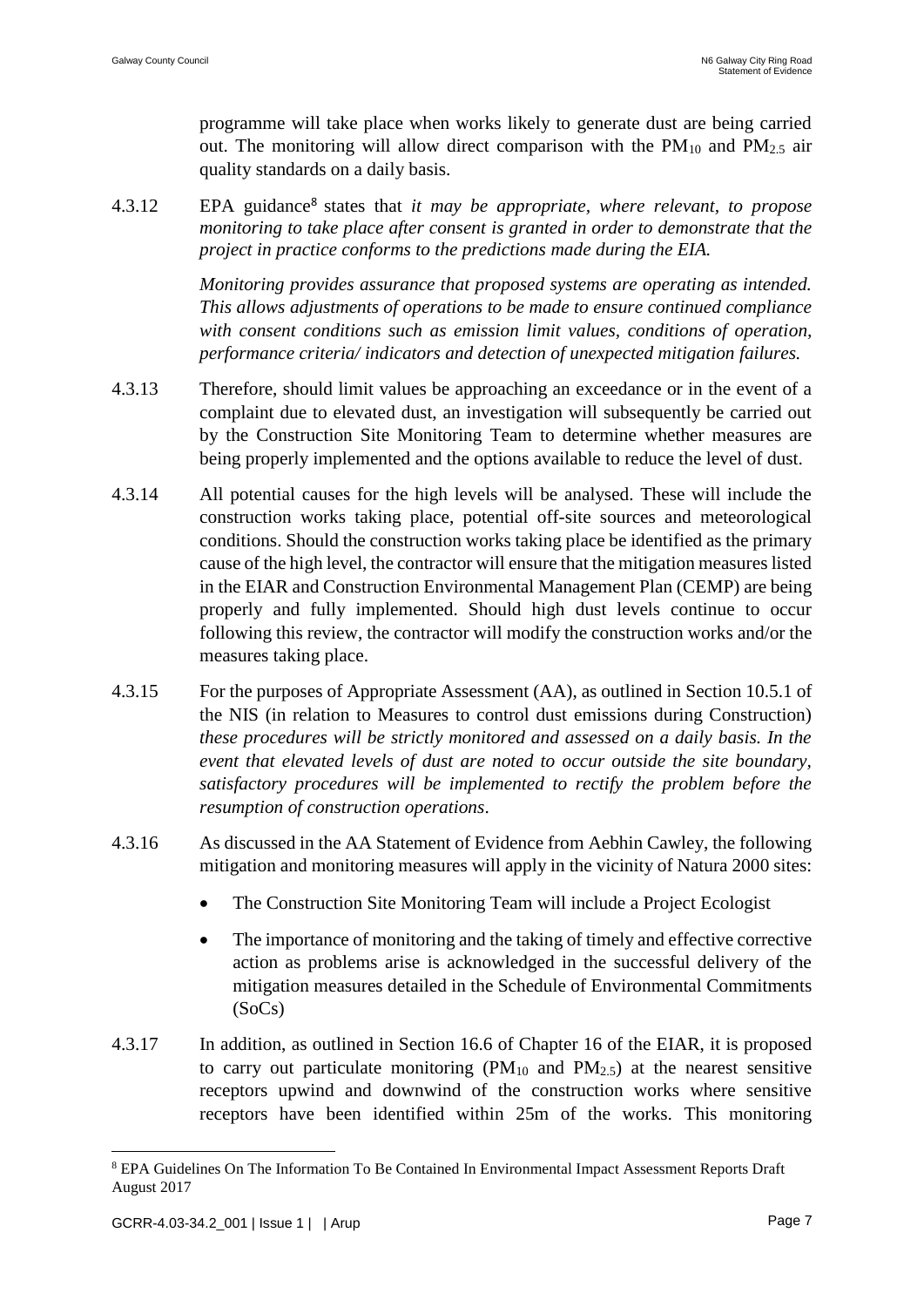programme will take place when works likely to generate dust are being carried out. The monitoring will allow direct comparison with the  $PM_{10}$  and  $PM_{2.5}$  air quality standards on a daily basis. The implementation of an early warning system and review of the implementation of measures will ensure that no exceedances of standards occur.

#### *Recommendation for covering every truck accessing the site (S\_078)*

4.3.18 This submission recommends that every truck hauling construction material be covered with electric trailer covers or tarpaulin. This measure is already included in the) CEMP in Appendix A.7.5 of the EIAR as follows: *during movement of materials both on and off-site, trucks will be stringently covered with tarpaulin at all times. Before entrance onto public roads, trucks will be adequately inspected to reduce the potential for dust emissions*. Therefore, no air quality impacts are likely due to the hauling of construction material.

## **4.4 Pollution from traffic during the operational phase**

#### **Issues**

- 4.4.1 33 submissions/objections raise the issue of the potential increased pollution due to the proposed road development. This includes the following points:
	- The proposed road development will result in unmitigated air pollution: Ob\_220, Ob\_511.18, S\_004, S\_008, S\_009, S\_011, S\_037, Ob\_111, Ob\_155, Ob\_457.2, Ob\_512.2, Ob\_457.2
	- Severe impacts on air quality will result causing harmful effects on health and vegetation: Ob\_136, Ob\_158, Ob\_216, Ob\_220, Ob\_511.06, Ob\_523, Ob\_534, Ob\_569, S038, S\_041, S\_055, S\_056, S\_063, S\_066, S\_068, Ob 531.02, Ob 111, Ob 155
	- Pollution will be generated from diesel cars: Ob 523, Ob 666.02
	- Loss of air quality due to accelerating and braking at junction: Ob\_311, Ob517\_05
	- Operational air quality impact not adequately assessed: Ob\_311, Ob517\_05
	- Baseline monitoring is inadequate:  $S_0$ 29
	- Air quality impact at Bushypark National School: Ob\_511.06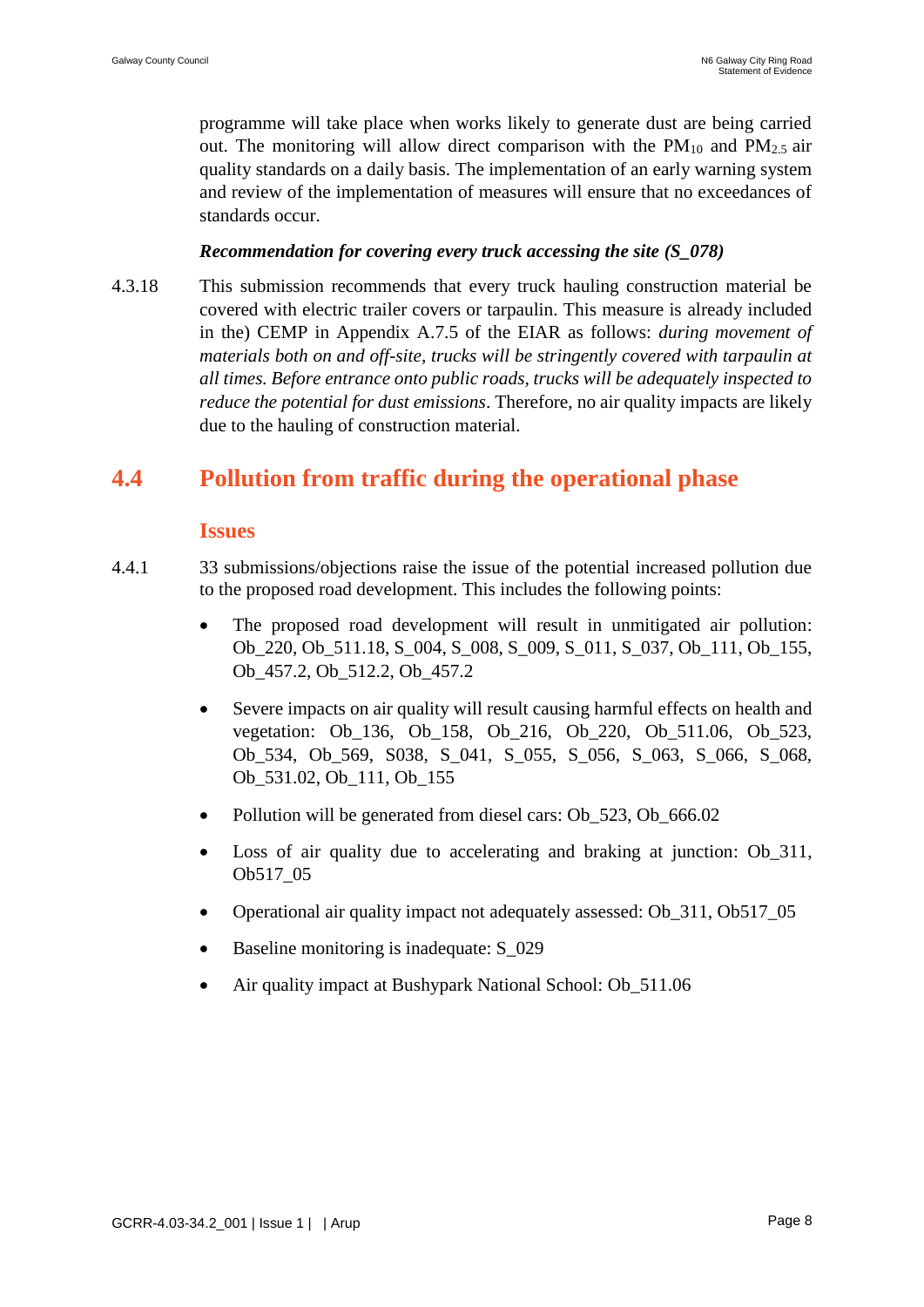### **Response**

### *Unmitigated air pollution (Ob\_220, Ob\_511.18, S\_004, S\_008, S\_009, S\_011, S\_037, Ob\_111, Ob\_155, Ob\_457.2, Ob\_512.2, Ob\_457.2)*

- 4.4.2 A detailed assessment of air quality impacts during the operational phase of the proposed road development is contained in Section 16.5.4 of Chapter 16 of the EIAR. The assessment predicts the changes in air quality due to the proposed road development in the opening and design year. These predicted concentrations are then compared to relevant air quality standards (S.I. No. 180 of 2011). The air quality standards '*establish limit values and, as appropriate, alert thresholds for concentrations of certain pollutants in ambient air intended to avoid, prevent or reduce harmful effects on human health and the environment as a whole'*.
- 4.4.3 The DMRB<sup>9</sup> spreadsheet was used to predict future levels of pollution due to the proposed road development. The spreadsheet allows for the calculation of pollutant levels based on typical fleet composition. In addition, detailed modelling using the ADMS model was used to validate the spreadsheet assessment. Predicted concentrations are all well below air quality standards with some exceedances of WHO PM<sub>2.5</sub> guideline level due to high background concentrations. The predicted impact at three locations was deemed to be slight adverse using the ADMS model at Castlegar (R16), Upper Dangan (R17) and Letteragh (R20). A negligible impact was predicted at all other locations.
- 4.4.4 Pollutant emissions from vehicles are regulated as a result of European led controls. Since 1992, increasingly strict emission controls have been introduced for both cars and HDVs (Heavy Duty Vehicles). These have been introduced in six stages to date and consequently are known as Euro 1-6 controls (for cars and Light Goods Vehicles (LGVs)) and Euro I-VI (for HDVs (Heavy Duty Vehicles)), Euro 6/VI are the most recent controls. Each new Euro stage requires reductions in emissions of NOx and  $PM_{10}$ . A summary of the controls for LGVs and HDVs is shown in Tables 1 and 2 below.

| Euro standard | Date for new  | $\overline{\text{NOx}}$ emissions (g/km) |               | PM emissions $(g/km)$ |               |
|---------------|---------------|------------------------------------------|---------------|-----------------------|---------------|
|               | type approval | <b>Petrol</b>                            | <b>Diesel</b> | <b>Petrol</b>         | <b>Diesel</b> |
| Euro 1        | 1992          | 0.97                                     | 0.97          | n/a                   | 0.14          |
| Euro 2        | 1997          | 0.5                                      | 0.7           | n/a                   | 0.08          |
| Euro 3        | 2000          | 0.15                                     | 0.5           | n/a                   | 0.05          |
| Euro 4        | 2005          | 0.08                                     | 0.25          | n/a                   | 0.06          |
| Euro 5        | 2011          | 0.06                                     | 0.18          | 0.005                 | 0.005         |
| Euro 6d       | 2020          | 0.06                                     | 0.08          | 0.005                 | 0.005         |

|  | <b>Table 1: Euro Emission standards for LGVs</b> |  |  |
|--|--------------------------------------------------|--|--|
|--|--------------------------------------------------|--|--|

<sup>9</sup> Part 1 HA 207/07 Air Quality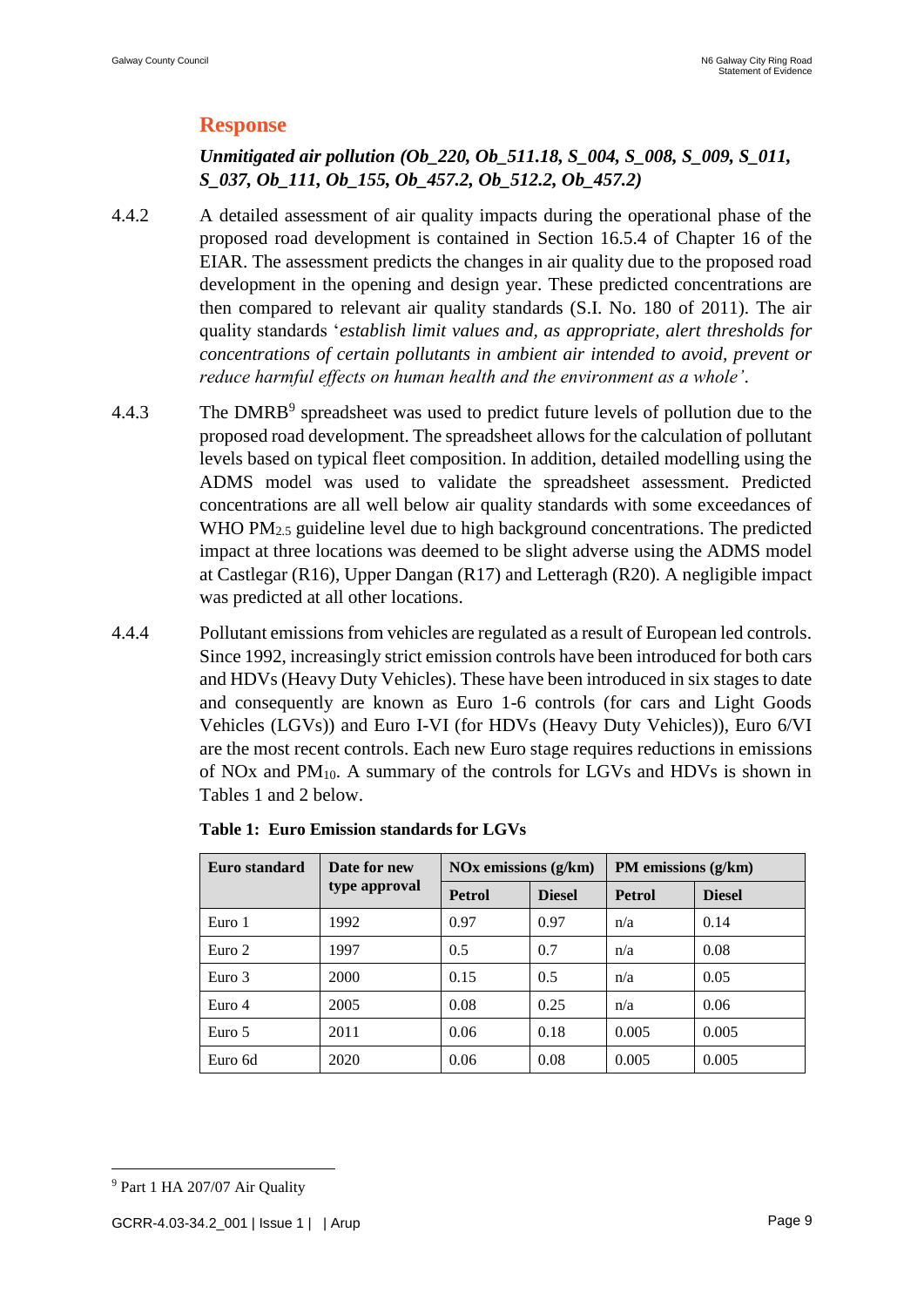| Euro standard | Date for new<br>type approval | <b>NO<sub>x</sub></b> emissions<br>(g/kWh) | PM emissions (g/kWh)                                                  |
|---------------|-------------------------------|--------------------------------------------|-----------------------------------------------------------------------|
| Euro I        | 1992                          | 8                                          | $0.612$ (engines less than 85 kW)<br>$0.36$ (engines more than 85 kW) |
| Euro II       | 1996                          | 7                                          | 0.25<br>$0.15$ (1998 regulation)                                      |
| Euro III      | 2000                          | 5                                          | 0.1                                                                   |
| Euro IV       | 2005                          | 3.5                                        | 0.2                                                                   |
| Euro V        | 2008                          | 2.0                                        | 0.2                                                                   |
| Euro VI       | 2013                          | 0.4                                        | 0.1                                                                   |

**Table 2: Euro Emission Standards for HDVs**

- 4.4.5 For cars, the Euro 6d emission controls are being introduced in stages and a new test cycle will be used to determine compliance using more "on the road conditions". As newer vehicles enter the Irish fleet, average emission rates of NOx and particulate matter will reduce and therefore there can be expected to be continuing improvement of air quality in future years. In addition, there is uncertainty regarding how quickly pollutant emissions will fall particularly as previous emission controls have not reduced NOx emissions as much as expected. Therefore, for the purposes of a conservative assessment, the existing baseline air quality has been applied to future assessment years.
- 4.4.6 In 2024, the highest concentration of pollutants is predicted (including the background concentrations) as a result of the DS scenario to be 36% of the AQS for  $NO<sub>2</sub>$  (of which the proposed road development contributes 13%), 48% of the AQS for  $PM_{10}$  (of which the proposed road development contributes 5%) 57% of the proposed AQS for  $PM<sub>2.5</sub>$  (of which the proposed road development contributes 9%).
- 4.4.7 In 2039, the highest concentration of pollutants is predicted (including the background concentrations) as a result of the DS scenario at the worst-case receptor  $(R17, Upper Dangan)$  to be 37% of the AOS for  $NO<sub>2</sub>$  (of which the proposed road development contributes  $14\%$ ),  $48\%$  of the AQS for PM<sub>10</sub> (of which the proposed road development contributes 5.7%) 54% of the proposed AQS for PM<sub>2.5</sub> (of which the proposed road development contributes 6.4%).
- 4.4.8 As no significant impacts are predicted to occur, no mitigation measures are required during the operational phase of the proposed road development.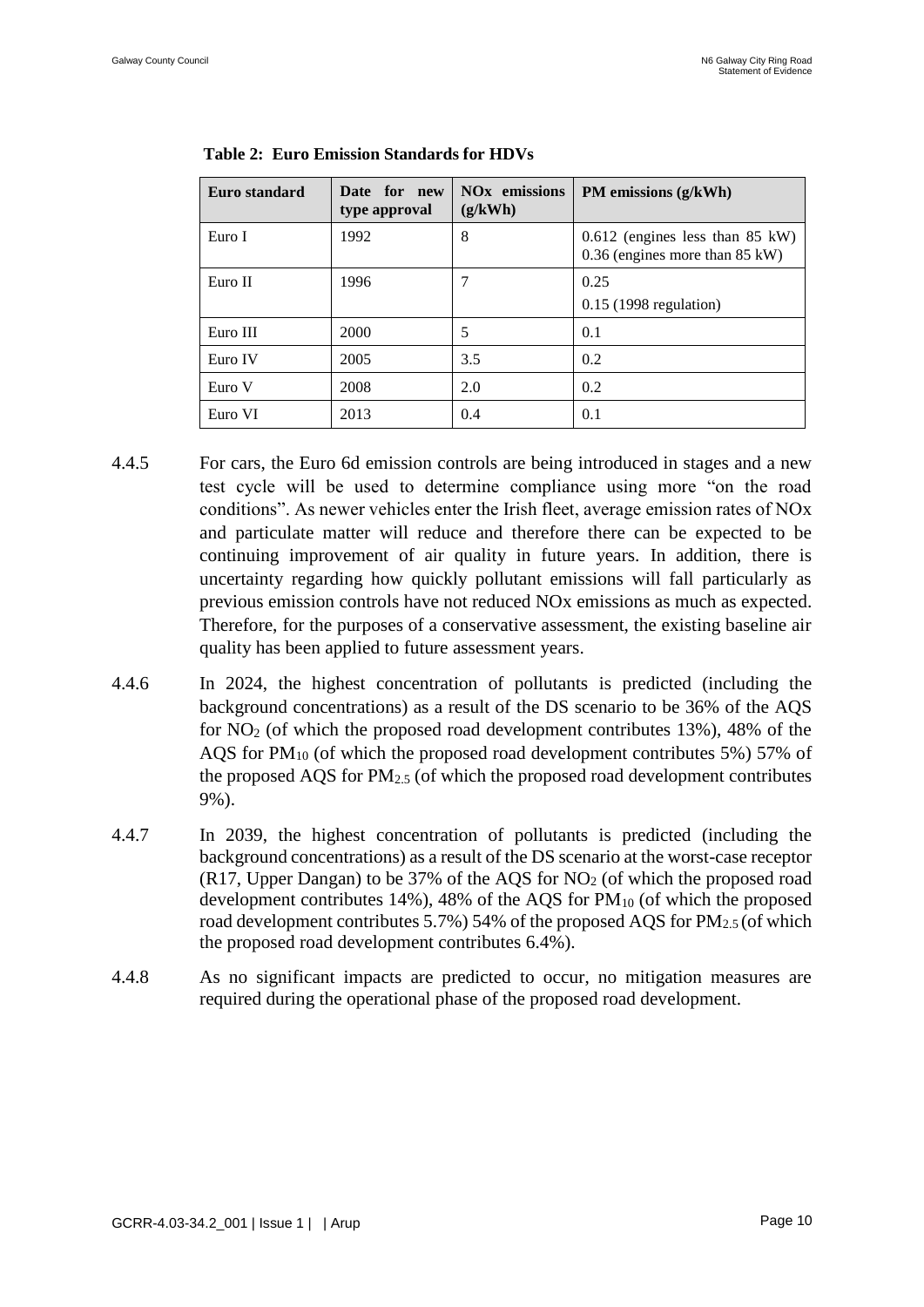*Severe impacts on air quality will result causing harmful effects on health and vegetation (Ob\_136, Ob\_158, Ob\_216, Ob\_220, Ob\_511.06, Ob\_523, Ob\_534, Ob\_569, S038, S\_041, S\_055, S\_056, S\_063, S\_066, S\_068, Ob\_531.02, Ob\_111, Ob\_155)*

- 4.4.9 As stated in Section 3.7 above, predicted concentrations due to the proposed road development are all well below air quality standards for the protection of human health and vegetation with exceedances of the stringent WHO PM2.5 guideline level at the majority of receptors due to elevated background concentrations. The predicted impact at two locations (R16 and R17 at Castlegar and Upper Dangan) was deemed to be slight adverse, using DMRB methodology. A negligible impact was predicted at all other locations. Chapter 18 of the EIAR (Human Beings, Population and Human Health) considers the health effects relating to air quality and Dr Martin Hogan in his Statement of Evidence considers the health effects relating to air quality as raised in certain submissions/objections.
- 4.4.10 The proposed road development will result in more free-flowing traffic by removing congestion from Galway City. As stated previously, there are a number of locations where traffic is predicted to reduce on the local road network. The proposed road development will improve air quality in areas where decreases in traffic volumes is predicted to occur. Table 16.28 of Chapter 16 of the EIAR provides details on these projected decreases. The reduction in traffic will result in a localised improvement of air quality in these regions, which will be particularly evident where sensitive receptors are adjacent to roadways and traffic reductions are substantial. On some routes, traffic volumes are predicted to decrease by over 70%. The following routes are projected to experience reductions in Annual Average Daily Traffic (AADT) of in excess of 40% in either 2024 or 2039:
	- Existing N6 South of Briarhill in proximity to the housing estate, An Sean Bhaile
	- Existing N6 near Ballybrit Business Park in proximity to housing estates in Ballybrit
	- Existing N6 Between N84 and N83 in proximity to housing estates and amenity areas
	- R338 at Westside Playing fields adjacent to housing estates and amenity areas
	- R337 Kingston Road, Kingston -adjacent to housing estates and amenity areas
	- R336. Bearna Road, Bearna Woods adjacent to housing estates and amenity areas
	- R336. Bearna Road, Bearna. Creagan bus stop adjacent to housing estates and amenity areas
	- Boleybeg Road. Between Cappagh Road and Ballymoneen Road in proximity to a number of dwellings and a school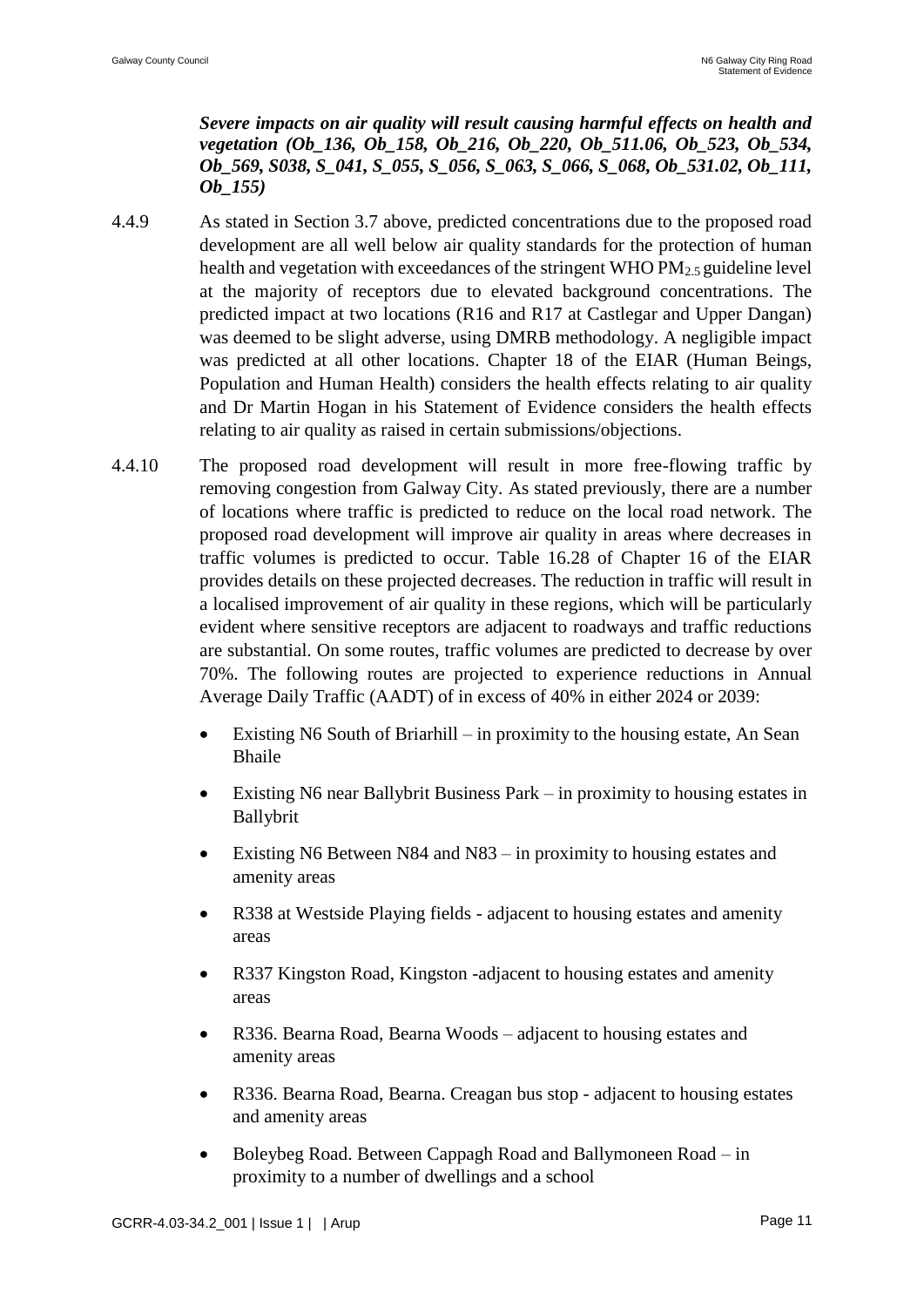• Cappagh Road - North of the proposed road development - in proximity to a number of dwellings

These decreases in traffic volumes will result in improved air quality.

#### *Pollution will be generated from diesel cars (Ob\_523, Ob\_666.02)*

4.4.11 As outlined previously, worst-case assumptions for diesel and petrol vehicle emissions were included in the DMRB assessment. In addition, no improvement in background concentrations were assumed for future year projections, which are to be expected due to increases in EV and improved vehicle technologies. This represents a worst-case scenario, as some improvements are likely during this period. The results of the assessment show compliance with air quality standards even with those worst-case assumptions.

#### *Loss of air quality due to accelerating and braking at junction (Ob\_663.02)*

4.4.12 For the purposes of the ADMS modelling assessment, and as recommended in TII Guidelines, traffic speeds were slowed at junctions to 20kph, for a distance of 50m from the yield/stop line. This takes into account the air quality effects of accelerating and braking at junction locations.

#### *Operational air quality impact not adequately assessed (Ob\_311, Ob517\_05)*

4.4.13 The operational air quality impact assessment was carried out in accordance with TII guidance which advises the use of the DMRB spreadsheet for the assessment. As stated previously the DMRB model was last updated in 2007 and accounts for modelled years up to 2025. The model does account for improvements in the national fleet in future years but does not account for this to 2039. Vehicle emission standards up to Euro V are included but since 2017 and, Euro 6d standards are now applicable for the new fleet. As a result of these developments, predictions to 2039 are not accurately reflected within the DMRB model and are conservative in nature. Predicted concentrations are all in compliance with air quality standards which were developed to protect human health and the environment as a whole. In order to verify the DMRB modelling results, the ADMS model was also used in the assessment. On this basis, the operational impacts of the proposed road development were adequately assessed.

#### *Baseline monitoring is inadequate (S\_029)*

4.4.14 As outlined in TII guidance, *wherever possible, use should be made of existing air quality data. These may have been collected as part of national or local government programmes, or as part of air quality assessments related to other development schemes*. The EPA carry out longterm monitoring throughout Ireland at approximately 50 locations, including three stations in Galway. This long-term monitoring, in combination with three months of local air quality monitoring was used for the purposes of determining the background levels of air quality. This approach is deemed to be adequate and in accordance with TII guidance.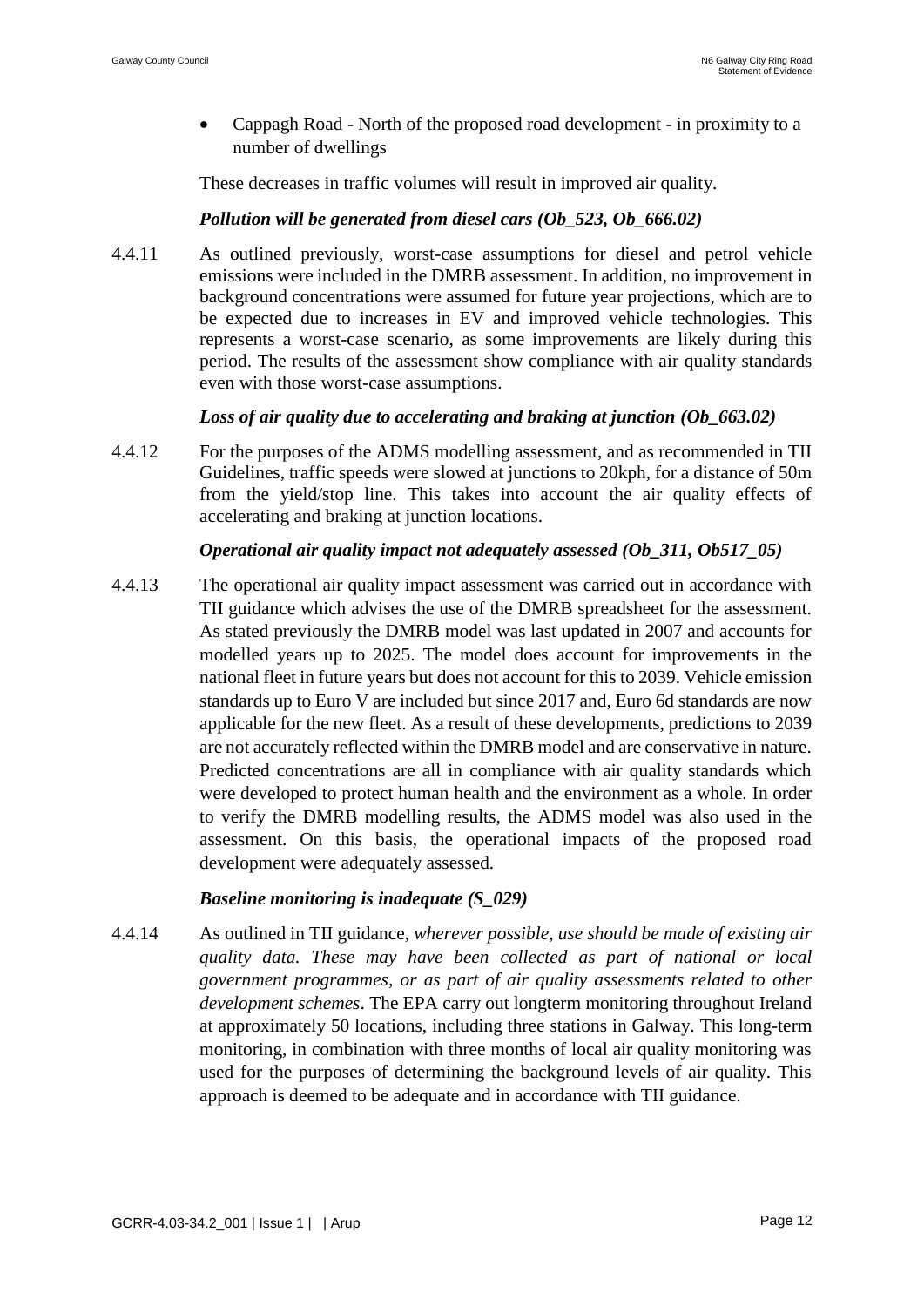#### *Air quality impact at Bushypark National School (Ob\_511.06)*

4.4.15 It is contended that the proposed road development will pose a significant health and safety risk to children at Bushypark National School with impacts on air quality. An assessment of the potential impact on air quality has been carried out at the location of the school, the results of the assessment (including background levels) are presented in the table below. The proposed road development is predicted to result in a negligible impact on air quality at Bushypark National School.

|                       | NO <sub>2</sub> | $PM_{10}$     | PM2.5         | $PM_{10}$                              | CO             | <b>Benzene</b> |
|-----------------------|-----------------|---------------|---------------|----------------------------------------|----------------|----------------|
|                       | $(\mu g/m^3)$   | $(\mu g/m^3)$ | $(\mu g/m^3)$ | (Days > 50<br>$\mu$ g/m <sup>3</sup> ) | $(\mu g/m^3)$  | $(\mu g/m^3)$  |
| 2024 DM               | 9.36            | 17.11         | 9.5           | 0.8                                    | 333            | 0.401          |
| 2024 DS               | 9.62            | 17.18         | 9.54          | 0.85                                   | 335            | 0.404          |
| 2024 DS-<br>DM        | 0.27            | 0.07          | 0.04          | 0.05                                   | $\overline{2}$ | 0.003          |
| Impact<br>Description | Negligible      | Negligible    | Negligible    | Negligible                             | n/a            | n/a            |
| 2039 DM               | 9.4             | 17.11         | 9.5           | 0.8                                    | 333            | 0.401          |
| 2039 DS               | 9.6             | 17.19         | 9.6           | 0.85                                   | 336            | 0.405          |
| 2039 DS-<br>DM        | 0.2             | 0.08          | 0.1           | 0.05                                   | 3              | 0.004          |
| Impact<br>Description | Negligible      | Negligible    | Negligible    | Negligible                             | n/a            | n/a            |

|  |  |  |  | Table 3: Air Quality predictions at Bushypark National School |
|--|--|--|--|---------------------------------------------------------------|
|--|--|--|--|---------------------------------------------------------------|

4.4.16 Air quality monitoring was carried out in the grounds of Bushypark National School between February and May 2017. Measured levels of  $NO<sub>2</sub>$  were all less than  $10\mu$ g/m<sup>3</sup>, which is easily in compliance with the annual limit of 40  $\mu$ g/m<sup>3</sup>.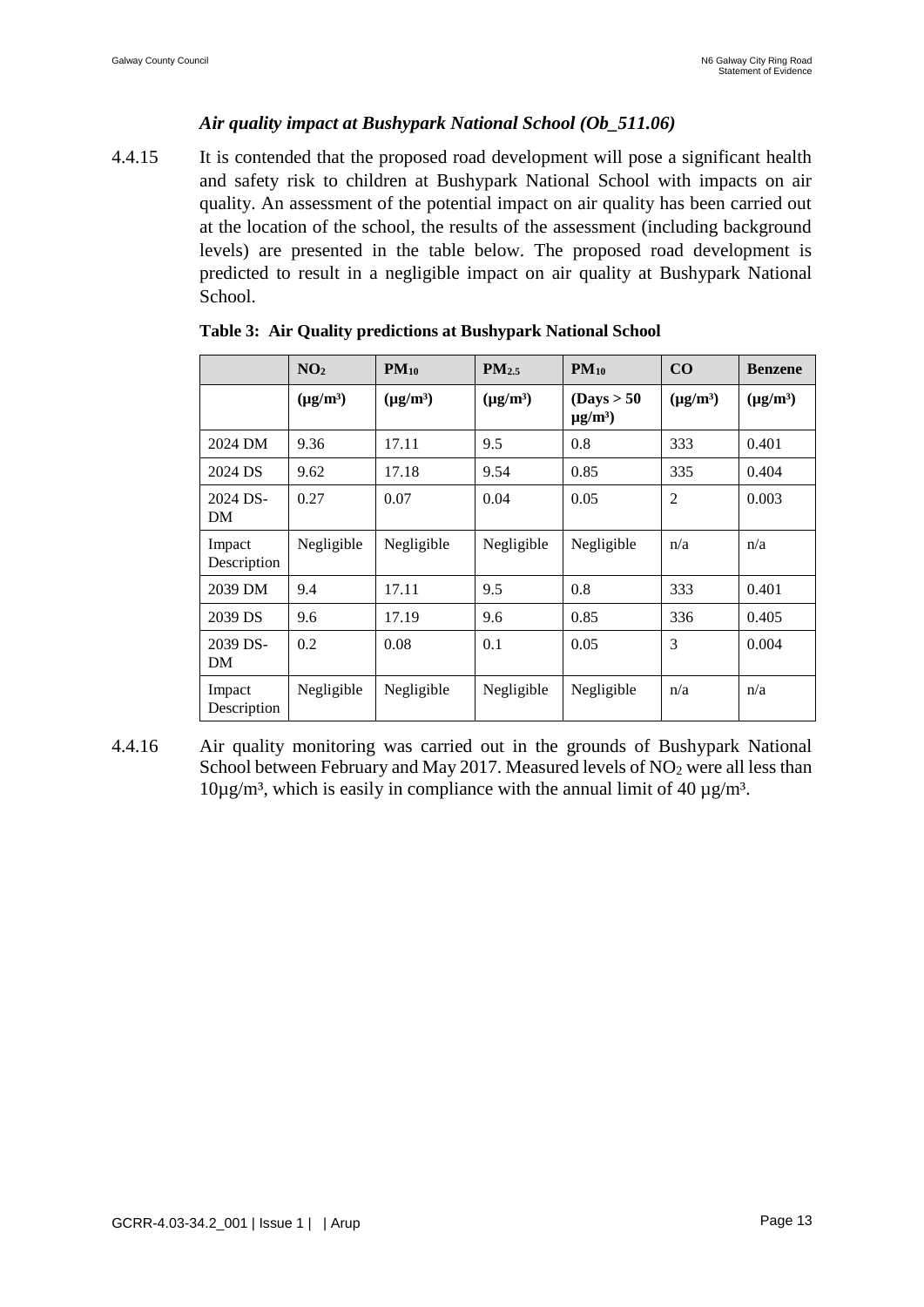# **5 Conclusion in relation to Air Quality**

- 5.1 Mitigation measures will be implemented during the construction phase of the proposed road development to ensure no significant dust impacts off site. Dust deposition monitoring and  $PM_{10}/PM_{2.5}$  monitoring will be carried out at the nearest sensitive receptors during the construction phase.
- 5.2 During the operational phase of the proposed road development, a worst-case impact of slight negative is predicted to occur at two of the sensitive receptors assessed using DMRB methodology. At all other receptors modelled, a negligible impact is predicted. Air quality standards are complied with at all locations for all scenarios. The proposed road development will have a positive impact on routes where reductions in road traffic volumes are projected to occur. In general, these routes are in proximity to residential areas which will experience improvements in air quality.
- 5.3 The issues raised in the submissions and observations in relation to potential impacts on air quality have been fully considered, and having considered those issues, the conclusions of the air quality impact appraisal remain as set out in the EIAR.

# **6 Climate**

# **6.1 Carbon Emissions Update**

6.1.1 The estimate of the carbon emissions from both the construction and operational phases of the N6 Galway City Ring Road (GCRR) have been updated since the publication of the EIAR with the result that the data presented in Chapter 16 of the EIAR for carbon emissions have been reduced for both the construction and operation stages. As noted in the Statement of Evidence of Eileen McCarthy, carbon generation was considered during the design evolution stage and measures were implemented into the design to minimise the impact on carbon emissions.

#### *Construction carbon emissions update*

6.1.2 The construction carbon assessment included in Chapter 16 of the EIAR was prepared using the UK Environment Agency Carbon Calculator, which bases emission factors on the 2010 Inventory of Carbon and Energy (ICE) database, which is one of the world's leading sources of embodied energy and carbon data. In November 2019, the University of Bath published an update to this database. Using the updated emission factors from the November 2019 ICE database and using the CESMM4 Carbon & Price Book  $2013^{10}$  database, the carbon emissions from the construction phase of the proposed road development have since been reevaluated.

<sup>&</sup>lt;sup>10</sup> Civil Engineering Standard Method of Measurement, Fourth edition.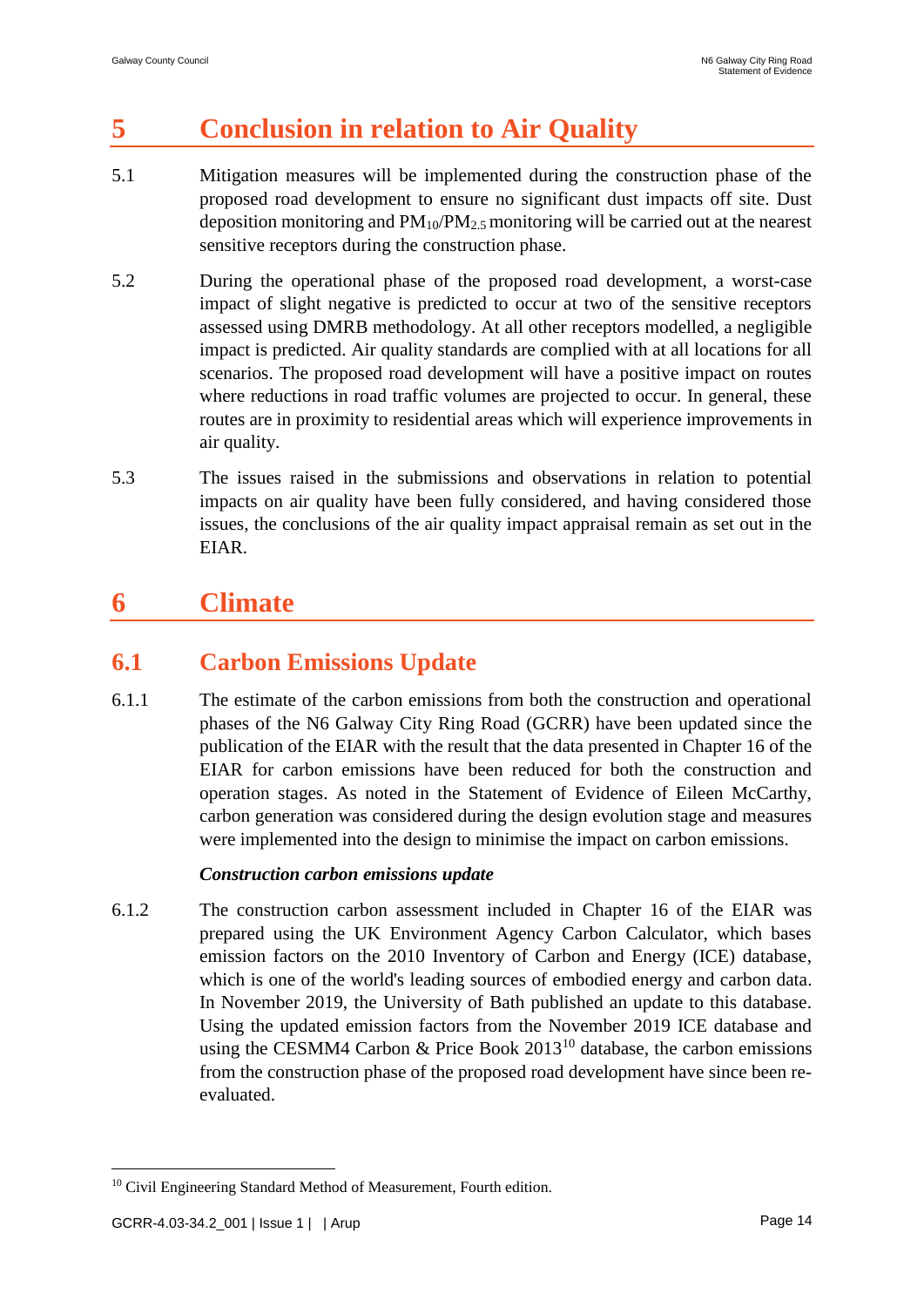6.1.3 The following table outlines the findings of the revised assessment which shows that the carbon emission at the construction phase is significantly lower (in the order of  $123,000 \text{ CO}_2$ e tonnes) than that set out in Chapter 16 of the EIAR.

**Table 4: Carbon Emissions for the construction phase of the proposed road development**

| <b>Construction Phase</b><br><b>Carbon Emissions (CO2e</b><br>Tonnes) (EIAR) |                         | <b>Revised Carbon Emissions</b><br>$(CO2e$ Tonnes) |  |
|------------------------------------------------------------------------------|-------------------------|----------------------------------------------------|--|
| Year 1                                                                       |                         | 38,420                                             |  |
| Year 2                                                                       | 150,000 worse case year | 52.254                                             |  |
| Year 3                                                                       |                         | 61,393                                             |  |
| Total                                                                        | 275,000                 | 152,067                                            |  |

6.1.4 The main reasons for the positive reduction is the update to the emission factors. As concrete is one of the larger contributors to the embodied carbon, a change to the emission factor associated with it influences the overall value. The revised calculations above include for the use of reinforced concrete with an emission factor of  $0.0949$  KgCO<sub>2</sub>e/Kg and hence the reduction in predicted carbon emissions.

#### *Operational carbon emissions update*

- 6.1.5 Table 16.39 in Section 16.5.4.5 of Chapter 16 of the EIAR presented predicted levels of CO2e during the operational phase of the proposed road development of 26,059 tonnes per year in 2024 and 35,776 tonnes in 2039 above that of dominimum scenario.
- 6.1.6 This was subsequently updated in the Request for Further Information (RFI) Response, Appendix A.8.3 Section 2.3.4.1 to take account of the National Planning Framework (NPF) population increases in 2039. These levels were based on calculations completed using the UK DMRB spreadsheet, produced in 2007. The carbon emission factors used in the spreadsheet were calculated from the fuel consumption values using average densities for petrol and diesel and carbon proportions by mass. The spreadsheet accounts for future improvements in vehicle technology and changes in fuel composition up to 2025. However, it did not account for the adoption of Electric Vehicles (EV).
- 6.1.7 The *Climate Action Plan 2019* proposes the introduction of new legislation to (i) ban the sale of new fossil fuel cars from 2030 and (ii) stop the granting of NCT certificates from 2045 to fossil fuel cars<sup>11</sup>. The Climate Action Plan, 2019 target is that by 2030, 840,000 EV will be in use on Irish roads.

<sup>&</sup>lt;sup>11</sup> A Draft General Scheme of the Climate Action (Amendment) Bill 2019 in January 2020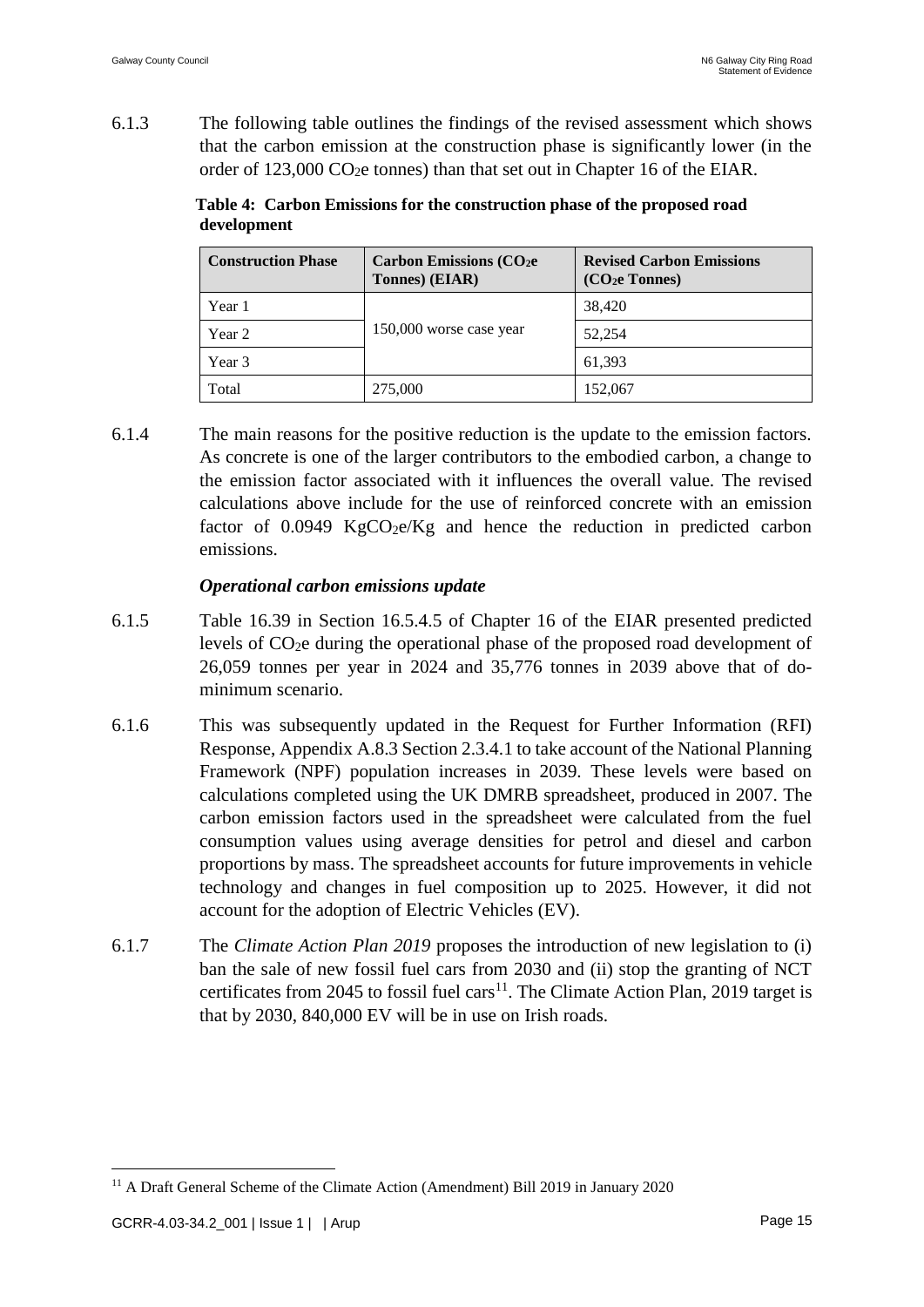- 6.1.8 The *National Transport Model Update December 2019* estimates that car ownership will amount to 2.64m by 2030 in Ireland. Based on this, approximately 32% of vehicles will be EV by 2030. However, for the purposes of the analysis that follows, on a conservative approach it is reasonable to assume that say 70% of this 32% target will be met, i.e. 22% of EVs are achieved. Both scenarios are assessed below.
- 6.1.9 The Eirgid Group Strategy 2020-2025 states that Ireland's target for electricity from renewable sources by 2030 is 70%. The strategy indicates that 70% of the electricity used to power EV in 2030 would be from renewable sources and have zero carbon emissions. This is reiterated in the Climate Action Plan; *Action 17: Ensure that ESB Networks and EirGrid plan network and deliver on connecting renewable energy sources to meet the 2030 70% RES-E target. The Plan puts in* place a decarbonisation pathway to 2030 which would be consistent with the adoption of a net zero target in Ireland by 2050. Applying an equal reduction annually between 2030 and 2050, results in an estimate of 83.5% of the electricity used to power EV in 2039 being from renewable sources and generate zero carbon emissions.
- 6.1.10 The results for operational carbon emissions which were presented in Table 5 of Section 2.3.4.1 of Appendix A.8.3 of the RFI Response, are further updated in Table 5 below.

|  | Table 5: Total Estimated $CO2e$ produced as a result of the operation of the proposed |  |  |
|--|---------------------------------------------------------------------------------------|--|--|
|  | road development, taking account of the NPF                                           |  |  |

| <b>Scenario</b> | Year | Tonnes/annum $CO2e12$ |
|-----------------|------|-----------------------|
| Do-minimum      | 2039 | 98,226                |
| Do-something    | 2039 | 137,853               |
| Increase        |      | 45,627                |

6.1.11 Applying the assumptions outlined above regarding the number of EV projected and the renewable source of the electricity supply, the following revised results were calculated.

> **Table 6: Total Estimated CO2e produced as a result of the operation of the proposed road development, taking account of the NPF and Electric Vehicles (22% and 32%)**

| <b>Scenario</b> | Year | <b>Percentage of EV</b><br>(%) | Tonnes/annum<br>CO <sub>2</sub> e |
|-----------------|------|--------------------------------|-----------------------------------|
| Do-minimum      | 2039 | 22                             | 75,038                            |
|                 |      | 32                             | 67,583                            |
| Do-something    | 2039 | 22                             | 112,162                           |
|                 |      | 32                             | 101,018                           |
| Increase        | 2039 | 22                             | 37,124                            |
|                 |      | 32                             | 33,435                            |

<sup>&</sup>lt;sup>12</sup> Updated from the data presented in the RFI response taking account of all affected roads within the model zone as opposed to the roads where there is a 5% increase in traffic predicted.

<u>.</u>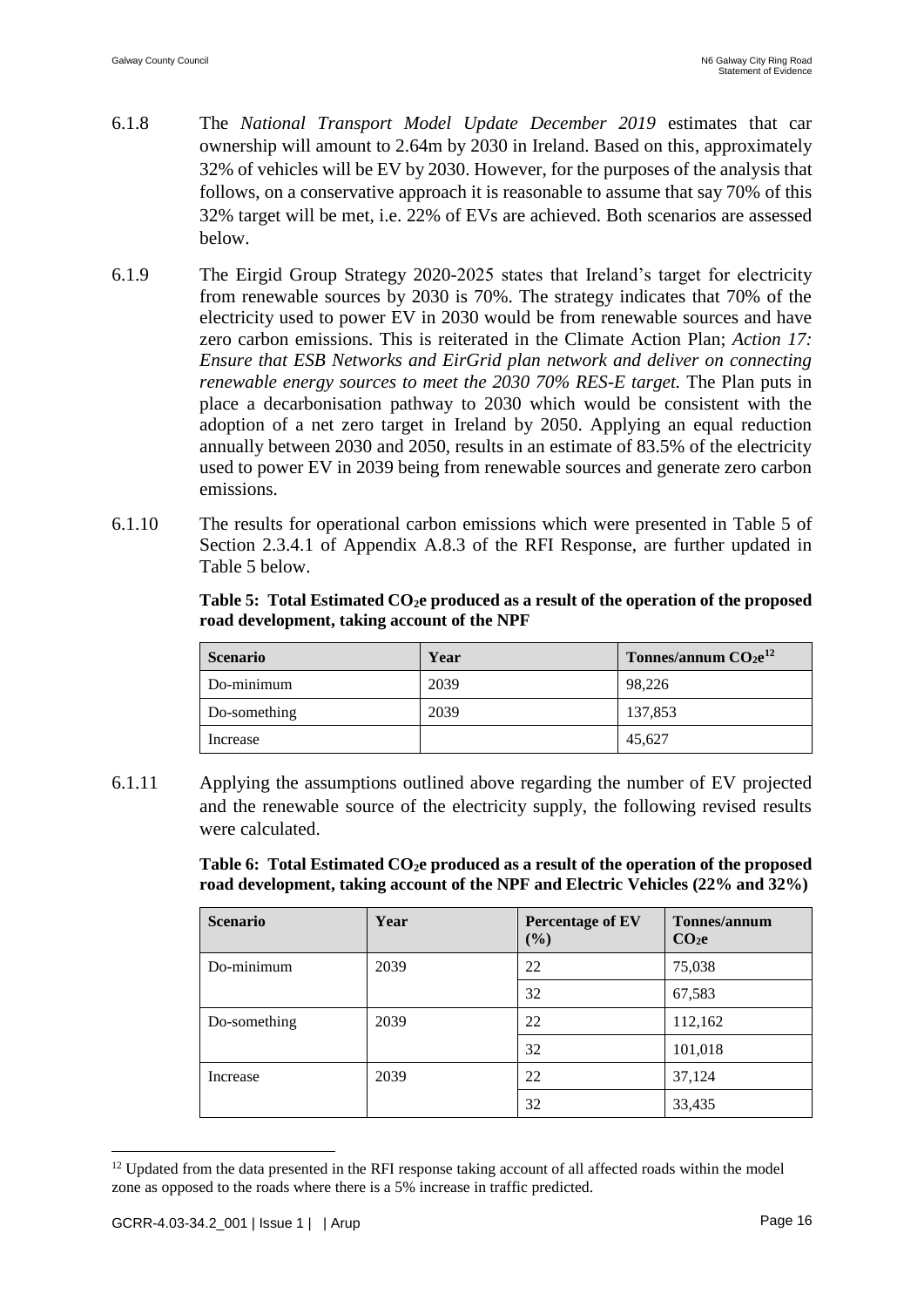- 6.1.12 Therefore, it is estimated that a conservative approach to the projected increased use of EV (22%) and the powering of these vehicles by renewable sources would result in a reduction in  $CO<sub>2</sub>e$  emissions of 8,503 tonnes per annum compared to those emissions estimated in the RFI Response, a reduction of 19%. The application of the 32% EV use would result in a reduction of 12,192t/a which equates to a percentage of 27%.
- 6.1.13 The impact of generating  $CO<sub>2</sub>e$  emissions can be offset through the planting of trees which form part of the proposed road development. In total over 43.2 hectares of land within the proposed development boundary has been allocated to 'Screen Planting', 'Retention of Boundary', 'Hedgerow and/or edge of Retained Vegetation', 'Proposed Street Tree Planting', 'Tree and Shrub Planting and Grass Seeding' and 'Ecology-Related Landscape Measures'. At a sequestration rate of 2.4 tonnes of  $CO<sub>2</sub>e$  per hectare per year<sup>13</sup> for beech (70%) and 1.4 tonnes of  $CO<sub>2</sub>e$ per hectare per year for scots pine (30%), this equates to approximately 94 tonnes of CO2e sequestered per year.
- 6.1.14 The re-evaluation of the carbon emissions from the operational phase taking account of the NPF and electric vehicles and the offset from the planting results in a total reduction of 8,597 tonnes/annum CO2e applying the 22% EV factor and 12,286 tonnes/annum using the 32% factor.
- 6.1.15 It should also be noted that carbon emissions from cars are being continuously reduced at EU level. Since 2015, a target of 130g of  $CO<sub>2</sub>$  per km applies to new passenger cars. By 2021, all newly registered cars will need to achieve a target of  $95g$  of  $CO<sub>2</sub>$  per km.

## **6.2 Climate Assessment Update**

- 6.2.1 While there are, as set out above, reductions in the carbon emissions from what was contained in Chapter 16 of the EIAR as published in October 2018 and the RFI Response submitted in August 2019, a number of new policies and commitments have been introduced which are relevant to the climate impact assessment. These are as follows: (a) Climate Action Plan 2019; (b) the publication of Draft General Scheme of the Climate Action (Amendment) Bill 2019 in January 2020; (c) Ireland's declaration of a climate and biodiversity emergency in May 2019 and (d) in November 2019, the European Parliament approval of a resolution declaring a climate and environment emergency in Europe. As I explain later this has resulted in a much more sensitive baseline environment for the assessment of impacts.
- 6.2.2 Regulation (EU) 2018/842 which became effective from 9 July 2018 sets binding annual greenhouse gas emission reductions by member states from 2021 to 2030 contributing to climate action to meet commitments under the Paris Agreement. This regulation sets country-specific emission reduction targets which were not previously specified. Ireland was set a 30% reduction in emissions by 2030 compared to 2005 levels under this regulation which translates into a limit of

 $\frac{13}{13}$ 

<http://woodenergy.ie/media/coford/content/publications/projectreports/cofordconnects/CarbonSequestration.pdf>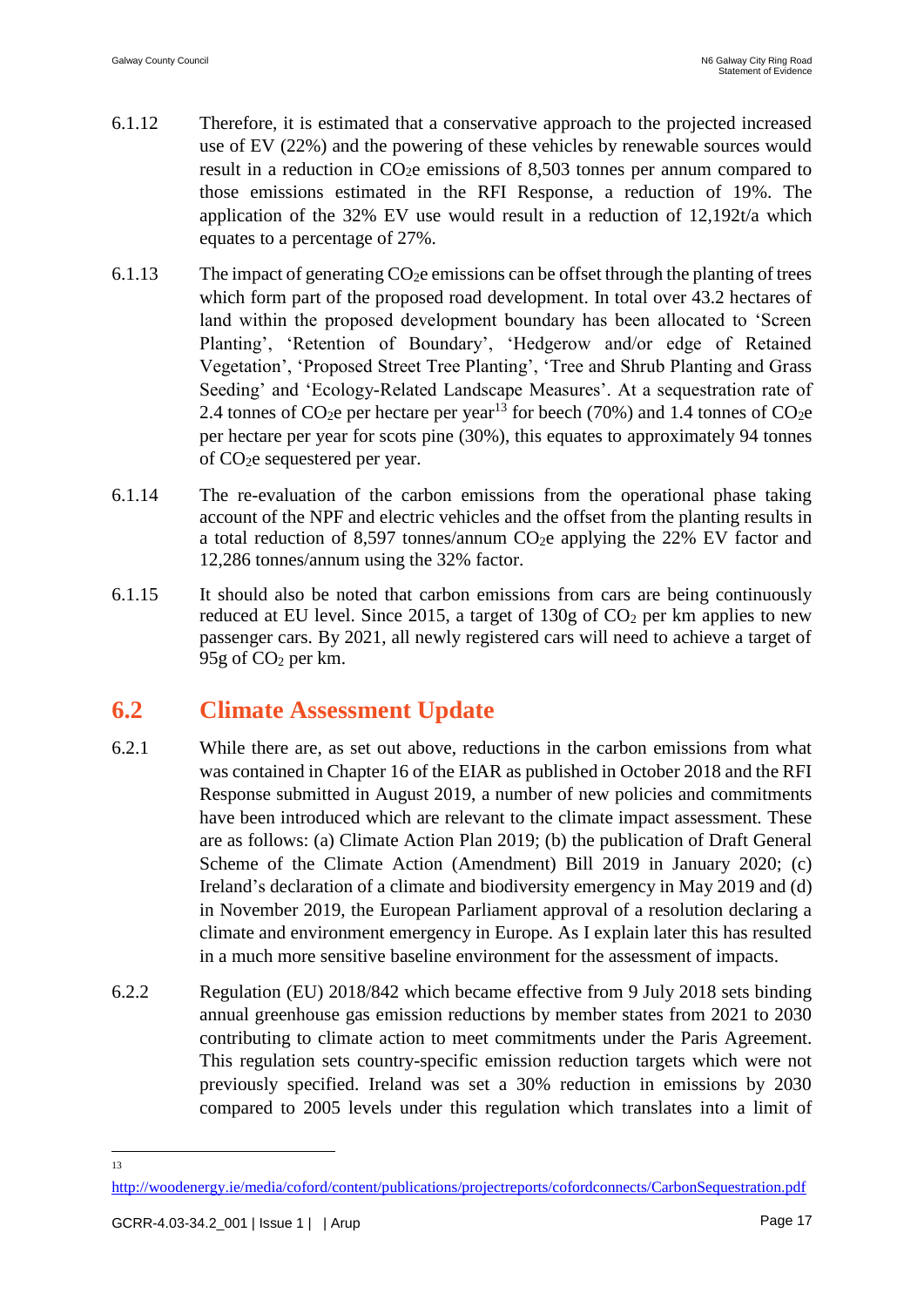approximately 32 Mt  $CO<sub>2</sub>$  eq for Ireland's non-ETS emissions in 2030. This more stringent 2030 limit results in a higher level of impact than that previously assessed and in accordance with EPA guidance, the magnitude of the impact of this proposed road development is now deemed to be of a 'medium' level.

6.2.3 The rating of significance to determine the impact on climate is based on EPA draft Guidelines on Information to be Contained in EIAR (2017). The guidance states that '*significance is determined by a combination of (objective) scientific and subjective (social) concerns'*. It shows how a comparison of the character of the predicted impact to the sensitivity of the receiving environment can determine the significance of the impact (see Figure 1 below which is a copy of Figure 3.5 of the EPA Guidance<sup>14</sup>). This clearly shows that, in cases where the receiving environment is determined to have a high sensitivity, then even a low or mediumlevel impact could result in a classification of a significant impact.

#### **Figure 1: Chart showing typical classifications of the significance of impacts (extracted from EPA Guidance)**



<sup>&</sup>lt;sup>14</sup> Guidelines on the information to be contained in environmental impact assessment reports, Draft August 2017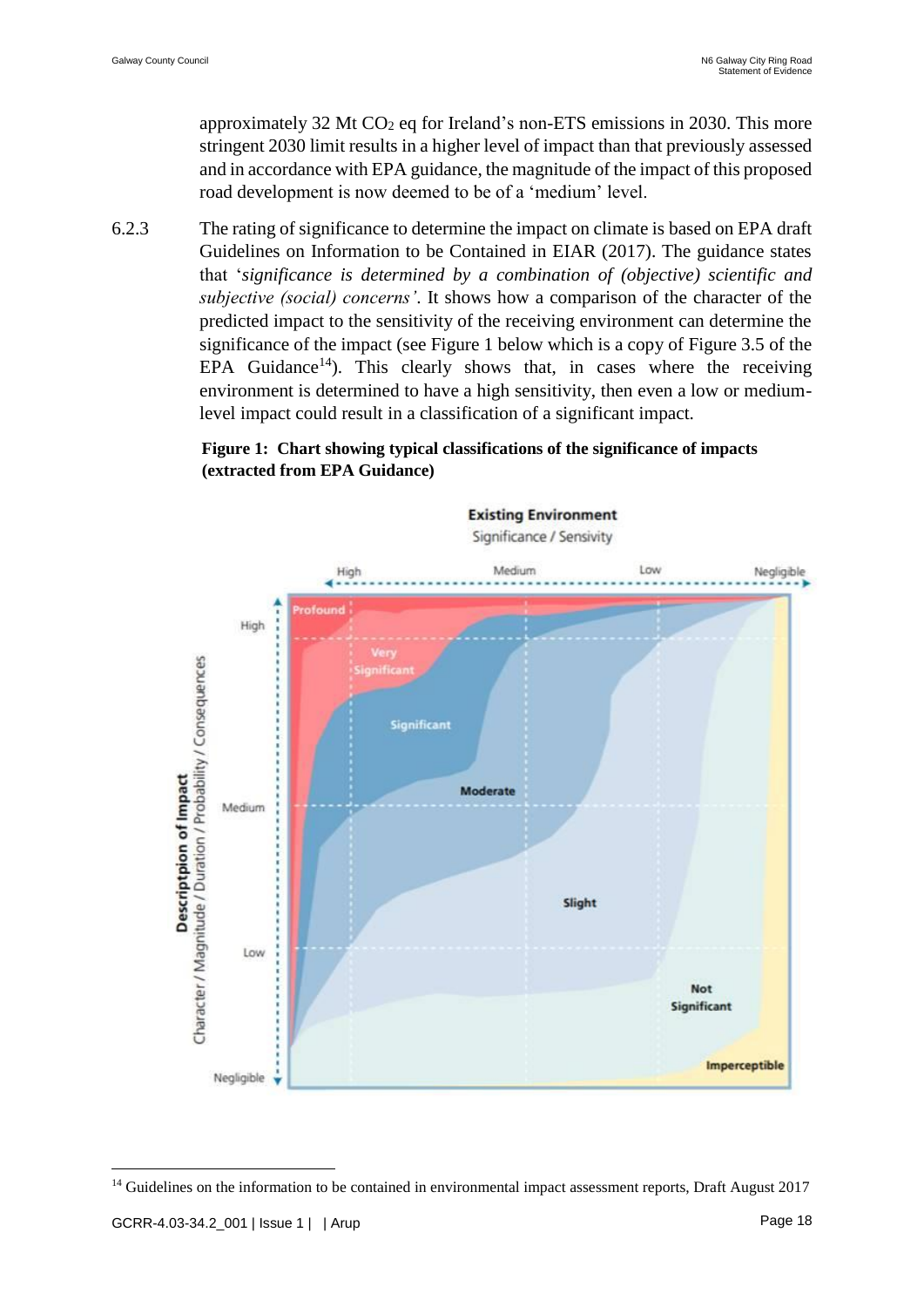- 6.2.4 The policy changes mentioned above coupled with a significant increase in social concerns on climate change, together with the fact that Ireland's emissions have increased year on year from 2014 to 2019 and have exceeded the agreed targets since 2016 results in a much more sensitive baseline environment to that outlined in the EIAR. Therefore, in accordance with EPA guidance, for a highly sensitive existing environment, with a medium magnitude of impact, a significant impact can result.
- 6.2.5 Because of this more sensitive baseline environment and even though the updated figures show a reduction in carbon emissions at both construction and operational stages compared to the EIAR/NPF assessment, the proposed road development is regarded as likely to have a significant negative impact on carbon emissions and climate.
- 6.2.6 It is notable that the Institute of Environmental Management and Assessment (IEMA) guidance note on 'Assessing Greenhouse Gas Emissions and Evaluating their Significance', which is considered to be the industry's best practice guidance in the UK, advises that all carbon emissions contribute to climate change and in the absence of a defined threshold (e.g. national sector specific targets and trajectories), any increase (or decrease) to carbon emissions may be considered as significant.
- 6.2.7 Therefore, based on this guidance, any increase at all in carbon emissions attract a "significant" impact rating. For instance, the construction of a fairly standard housing development of 100 units (a semi-detached house is estimated to generate 38.7 tonnes of  $CO_2e^{15}$ ) would result in 3,870 tonnes of  $CO_2e$  and this would also attract a rating of significant impact based on the same sensitive baseline environment.

<u>.</u>

<sup>&</sup>lt;sup>15</sup> [https://www.ecocem.ie/wp-content/uploads/2016/08/ECE008-Environmental-CO2-and-other-Polluntants-](https://www.ecocem.ie/wp-content/uploads/2016/08/ECE008-Environmental-CO2-and-other-Polluntants-Embodied_CO2_of_housing_construction_in_Ireland.pdf)[Embodied\\_CO2\\_of\\_housing\\_construction\\_in\\_Ireland.pdf](https://www.ecocem.ie/wp-content/uploads/2016/08/ECE008-Environmental-CO2-and-other-Polluntants-Embodied_CO2_of_housing_construction_in_Ireland.pdf)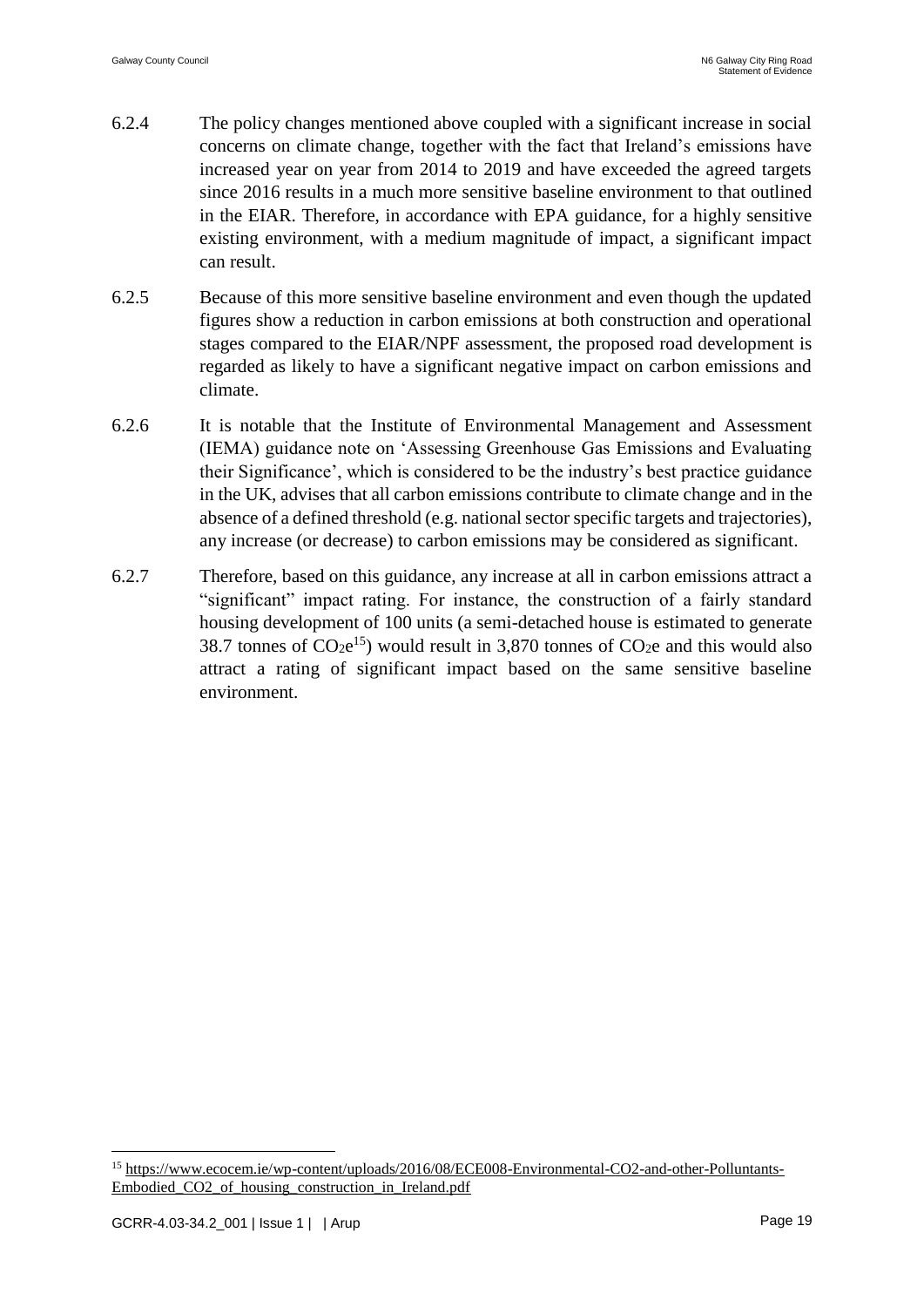# **7 Responses to Submissions/Objections in relation to Climate**

## **7.1 Overview**

- 7.1.1 20 of the 296 submissions and objections made to An Bórd Pleanála (ABP) in respect of the N6 Galway City Ring Road (GCRR) Environmental Impact Assessment Report (EIAR), Natura Impact Statement (NIS), Motorway Scheme (MS) and Protected Road Scheme (PRS) relate to carbon emissions and climate change. The items raised in these submissions are on the issue of the potential increase in carbon emissions due to the proposed road development. One of the 17 submissions received in relation to the Request for Further Information Response related to carbon emissions and climate change. The issues raised in these submissions/objections are:
	- The proposed road development is unsustainable as it results in an increase in carbon emissions which is at variance to Irelands' obligations to reduce emissions leading to fines by the EU;
	- The carbon footprint of the proposed road development is unacceptable;
	- The proposed road development results in unmitigated greenhouse gas impacts;
	- Questions the adequacy of the climate assessment completed;
	- Suggests that the traffic assessment failed to account for induced traffic and therefore the carbon emissions are underestimated.

# **7.2 Carbon Emissions and climate change**

#### **Issues**

- 7.2.1 19 of submissions/objections raise concerns in relation to carbon emissions and climate change. They claim that the proposed road development will result in an increase in carbon emissions, which is at variance to Ireland's obligations to reduce emissions and leading to fines by the EU. The following submissions raised this issue: Ob\_136, Ob\_201 Ob\_216, Ob\_220, Ob\_311, Ob\_511.6, S\_006, S\_008, S\_009, S\_012, S\_013, S\_015, S\_016, S\_017, S\_021, S\_032, S\_042, S\_049.2 and S\_070 as follows:
- 7.2.2 Ob\_136 *"On top of that it is releasing harmful CO<sup>2</sup> emissions from this proposed motorway into the atmosphere in not just my region, the whole region of all the motorway plan from east Galway city to west Galway City. As of recent were we not told that Ireland as a country had to start reducing carbon emissions to reduce the effect of global warming by environmental agencies not just from Ireland but all over the world. Instead of reducing carbon emissions this proposed motorway does the opposite it will increase pollution making it worse."*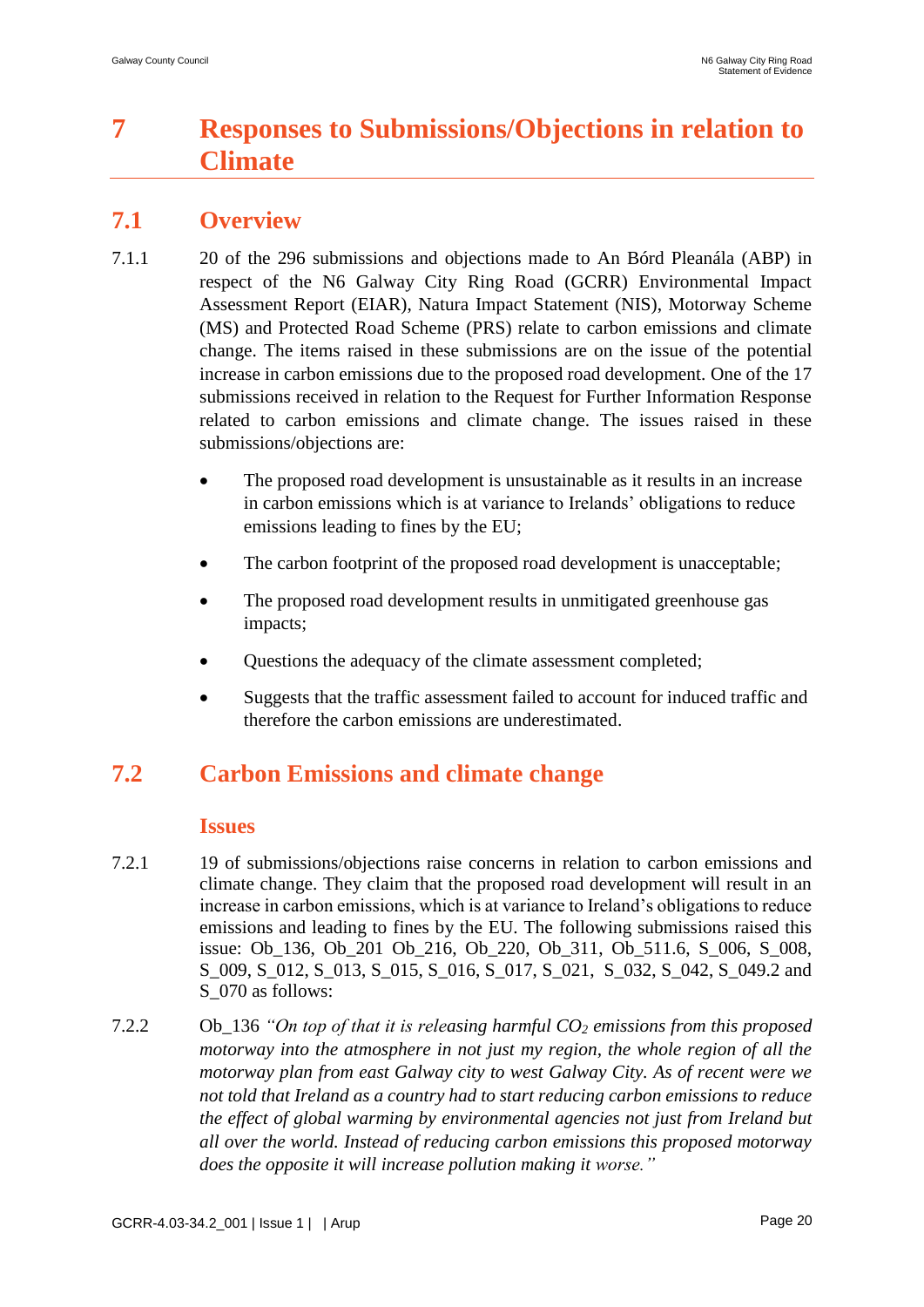- 7.2.3 Ob\_201 *"The climate change performance Index is produced annually on the basis of joint analysis by two organisations; Germanwatch and the New Climate Institute and as of Tuesday 11 of December Ireland has been rated 48th out of 56 countries worldwide and worst in Europe when it comes to action on climate change. The actual construction of the new road and the promotion of high speed vehicle movement along the road will add to world climate change and problems. We should be looking to alternative 'green' transport mechanisms."*
- 7.2.4 Ob\_216 "*not to mention increased carbon dioxide at variance with Ireland's carbon dioxide reducing obligations under both EU and international law*."
- 7.2.5 Ob\_220 "*The EIAR outlines that the project will not alleviate traffic congestion in Galway city and County but result in an increase in car dependence from 66.7% to 67.3% (Table 6.32), increase light, noise and air pollution and aid Ireland in missing both the EU 2020 and 2030 targets for reducing emissions as it will lead to an increase in our current emissions".*
- 7.2.6 *Galway will lead to an overall increase in our emissions as a country and will lead to massive fines from the EU if we do not deliver on our agreements by 2020 and again in 2030."*
- 7.2.7 Ob\_311 *"Our clients are looking for further clarity and information on the studies carried out by the council and their experts as part of this application on air and water quality & pollution to same from the new scheme, effect of the new road on their families health, smells from the traffic, increase in carbon emissions, loss of light/ shadowing from the new road, speed limits on the new road relating to their home and retained property."*
- 7.2.8 Ob\_511.06 *"sustainable development policy context 'achieving sustainable levels of transport energy use and reducing transport greenhouse gas emissions'…at a time when Ireland is faced with overwhelming challenges to meet environmental and climate change commitments, GCC has ignored the global and national imperatives for sustainable development and is missing an opportunity to plan this region for the future, instead relying on outmoded planning ideas about automotive-centric urban/regional development. Cities throughout the developed world are urgently adapting to the new realities of looming environmental and climate change catastrophes, by restricting automotive access and investing in sustainable public transport solutions, accompanied by higher-density urban living and working spaces."*
- 7.2.9 S\_006 in Section 6 of the submission/objection questions the measures of mitigating greenhouse gas emissions.
- 7.2.10 S\_008 *"The EIAR failed to provide any mitigation measures regarding traffic generation and climate emissions".*
- 7.2.11 S\_009 raises concerns that the proposed road development is unsustainable development contributing to an increase in Carbon Emissions.
- 7.2.12 S\_012 suggests that the proposed road development is in conflict with the NPF and sustainable development and in conflict with Ireland's "*commitments under*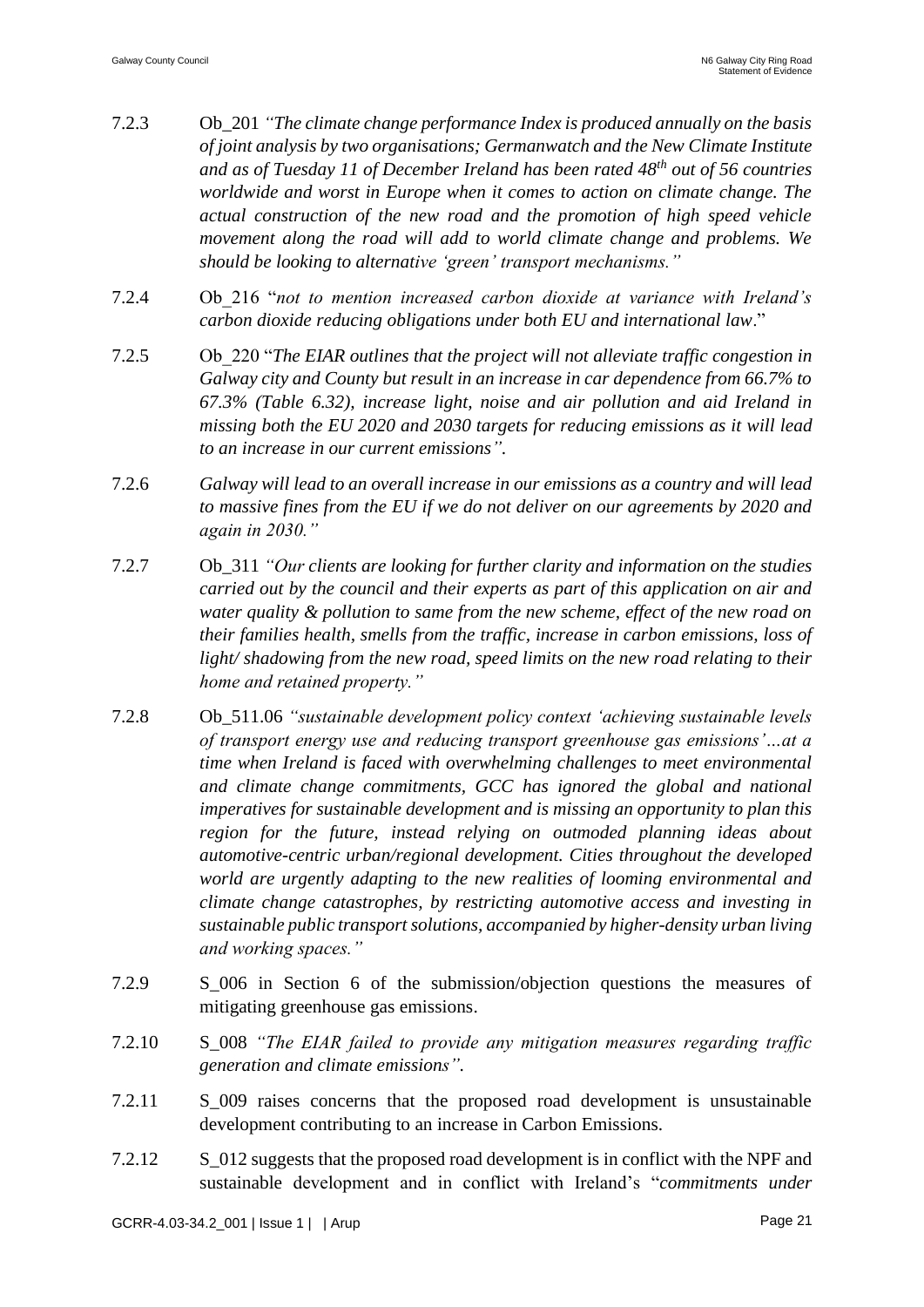*climate change legislation which at a minimum obliges us to reduce our carbon emissions by 2020, 2030 and 2050*".

- 7.2.13 S\_013 "*The proposed road breaches Ireland's legally binding commitments to reduce greenhouse gas emissions and its commitments under the 2015 Paris Agreement to the United Nations Framework Convention on Climate Change"*.
- 7.2.14 S\_015 "*The carbon footprint which will be created, unabated and uncontrolled, from this project will be irreversible and totally unacceptable, particularly considering our serious obligations under Climate Change Legislation*."
- 7.2.15 S\_016 "*In this day and age with such an international human cry about reducing CO<sup>2</sup> emissions, and the over use of the car, what is this road going to do? It will just compound the whole problem, and create more space for more cars.*"
- 7.2.16 S\_017 suggests there are more sustainable options that must be considered particularly in the context of the obligations under the Climate Action and Low Carbon Development Act 2015. Mitigation measures for the carbon emissions need to be considered and *"the proposal has an individual and cumulative impact on climate, principally because of continued unsustainable private motorised traffic generation.".*
- 7.2.17 S\_021 suggests there are more sustainable options that must be considered particularly in the context of the obligations under the Climate Action and Low Carbon Development Act 2015.
- 7.2.18 S\_032 "*increased road development runs counter to our climate change commitments*".
- 7.2.19 S\_042 "*not to mention increased carbon dioxide at variance with Ireland's carbon dioxide reducing obligations under both EU and international law*."
- 7.2.20 S\_049.2 *"The lack of a coherent public transport solution as an alternative to the N6 GCRR 2019 infrastructure proposal is shocking and is in serious contravention with regards to our national obligations in reducing carbon emissions. The prioritisation of a road motorway since the initiation of this project in 2013 is clear failure to understand the complex nature and varied solutions required to reduce car dependency in Galway City & surrounding environs".*
- 7.2.21 S\_70 *"the recent climate change conference required the reduction in carbon emissions and therefore climatic impacts" and "The N6GCRR will add to Carbon Dioxide emissions. It is noteworthy that Ireland was seen to achieve least of all in CO<sup>2</sup> emission reductions among all our EU partners"* and *"there are no proposals for reducing carbon emissions and climate impacts".*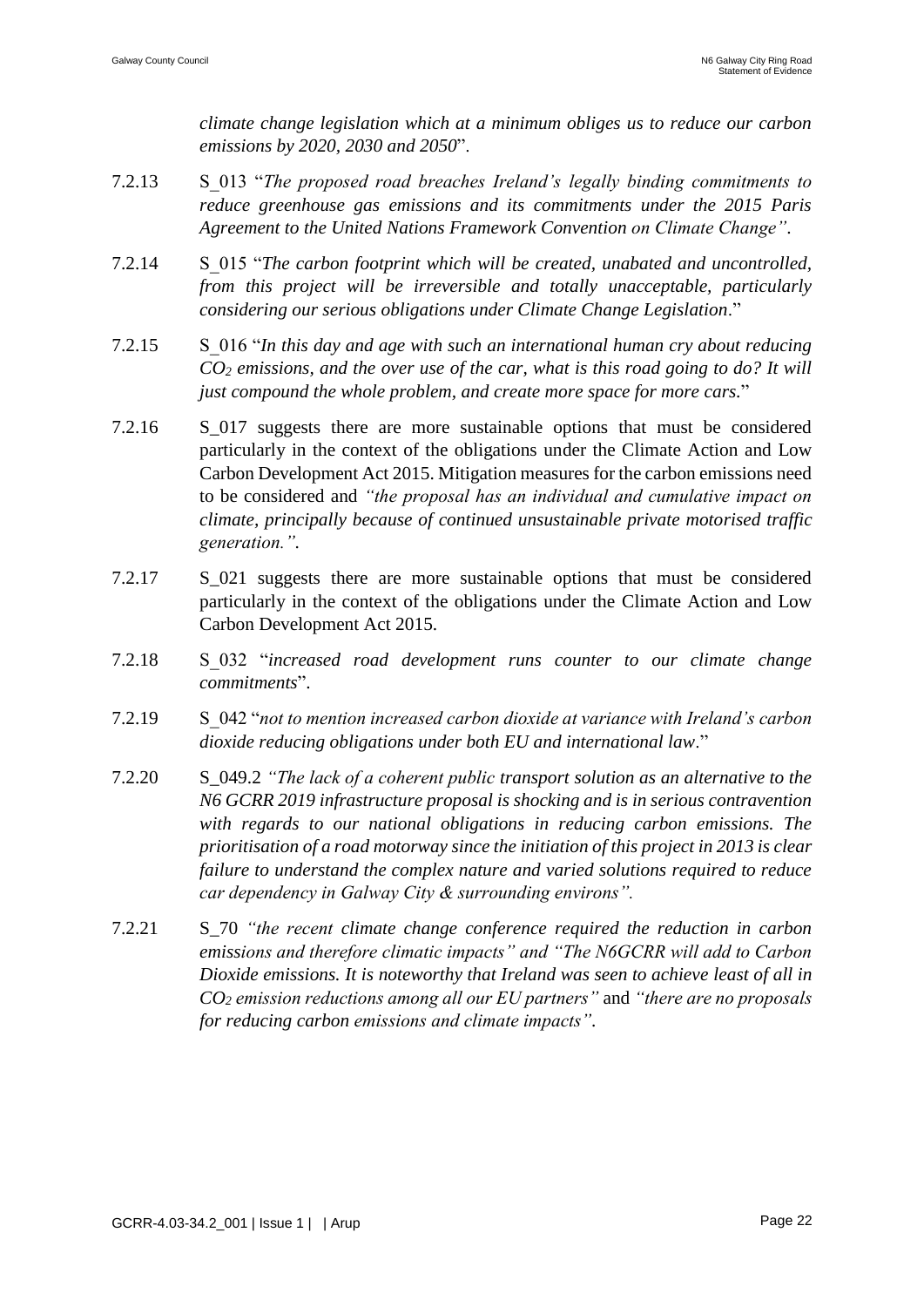### **Responses**

- 7.2.22 We acknowledge that the proposed road development results in an increase in carbon emissions which, for the reasons explained above, is regarded as a significant adverse impact. However, it is important to provide some context, as carbon emissions arise from virtually all activities in which we engage.
- 7.2.23 The National Planning Framework (NPF) highlights the limitations of the "business as usual" approach and advocates a new region-focused strategy for managing growth to meet the projected population and employment growth in the next two decades. Compact growth, enhanced regional accessibility, sustainable mobility and transition to a low carbon and climate resilient society are National Strategic Outcomes in the NPF and are underpinned by the strategic investment priorities in the National Development Plan (NDP).
- 7.2.24 This planning framework is based upon compact connected urban growth to support ambitious growth targets in the four regional cities (including Galway) so that they become stronger accessible regional cities of scale. Section 2.6 of the NPF states that the physical format of urban development in Ireland is one of our greatest national development challenges resulting in 'a significantly higher carbon footprint than the EU average'. The NPF prefers a compact growth approach with a focus on the development of infill and brownfield sites to achieve a target of 50% of future housing being provided within the footprint of the existing built-up area in Galway. This development template together with the integration of transport and land use in the statutory development plans will facilitate the provision of improved public transport and other active modes thereby encouraging modal shift. The delivery of the Galway City Ring Road is listed as a key future growth enabler for Galway in the NPF.
- 7.2.25 The operational carbon emissions results presented in Table 2 of this Statement of Evidence focussed on the project-level impacts of the proposed road development across Galway City and its environs. In light of the planned expansion of Galway City and Galway County under the NPF, and with consideration to the impact footprint of the proposed road development in terms of traffic movements, a separate assessment has been undertaken of the operational impacts of the proposed road development at a County level, as the effects of the proposed road development are evidenced in a wider context than the project only assessment.
- 7.2.26 The update of the traffic assessment taking account of the NPF, revealed that, when comparing the-Do Minimum scenario to the Do-Something Scenario (both of which include the NPF growth targets), the inclusion of the proposed road development will result in a 5%-6% increase in vehicle kilometres travelled across the County. This is due to improved accessibility options and traffic diversion that is provided by the inclusion of the proposed road development.
- 7.2.27 At a county level, with the proposed road development in place, and all else being as per the Do-Minimum, the increase in vehicle kilometres travelled and other network operation characteristics will contribute to a growth in carbon emissions from transport estimated to be of the order of 2.9%. What these figures do not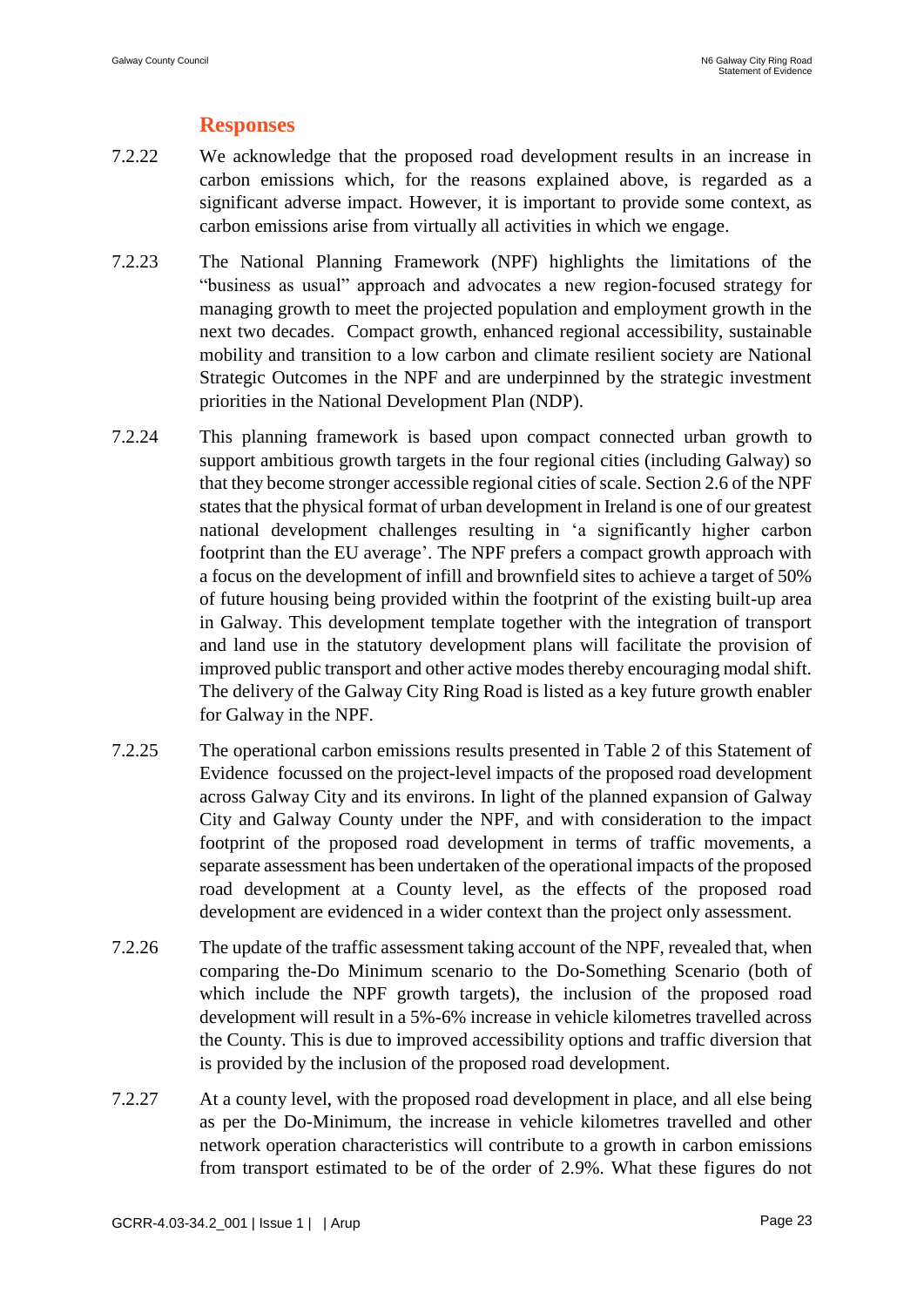reveal is the opportunity cost of not progressing with the proposed road development. The lack of investment in transport infrastructure, as set out in the Do-Minimum scenario, will result in a severe level of congestion experienced by all transport modes which would suppress travel movements either side of the River Corrib. This would ultimately result in the isolation of areas of the city and county, leading to further relocation of activities away from the city core, a reduction in the range of employment opportunities and an overall reduction in the quality of life of the residents of the city. This scenario fails to meet the proposed road development project objectives or the sustainable development goals of the NPF.

- 7.2.28 In contrast to this, and as presented in the induced traffic section of Andrew Archer's Statement of Evidence, the inclusion of the proposed road development will improve accessibility across the city and divert traffic from regional and national routes within the city centre onto the proposed N6 GCRR. These travel responses are intended functions of the proposed road development and will have the following benefits compared to the Do-Minimum scenario:
	- Facilitate the sustainable development of Galway City and County as it grows to meet the NPF
	- **Safer urban streets**: Up to 10% decrease in overall traffic levels in the city centre during peak times
	- **Improved air quality**: 16% reduction in NOx, PM<sub>10</sub> and PM<sub>2.5</sub> in city centre
	- **Safer environment for vulnerable road users**: Up to 38% decrease in HGV traffic in centre during peak times
	- **Quicker and more reliable Public Transport journey times**: 10% reduction in bus journey times into the city
	- **Improved East-West connectivity of the city and region**: Journey times from east to west across the city on N6 are 31% quicker
	- **Shorter travel times for all modes**: 17% reduction in average journey times in peak travel periods
- 7.2.29 Further analysis of the NPF growth scenario indicates that trip lengths from the proposed infill developments will be 15% shorter than the average for the city and 31% shorter than the average for the county. This shows that delivery of compact growth as set out under NPF will help reduce trip lengths in the city and associated carbon emissions. This demonstrates the benefit of delivering compact growth in the city and illustrates that the city will be able to develop in a sustainable manner under NPF policy, accommodating a 50% increase in population and a similar increase in employment in Galway City. As highlighted above, the proposed road development will play a critical role in the sustainable growth of the city as it will allow the transport network, and economy, to operate efficiently with the additional growth in place.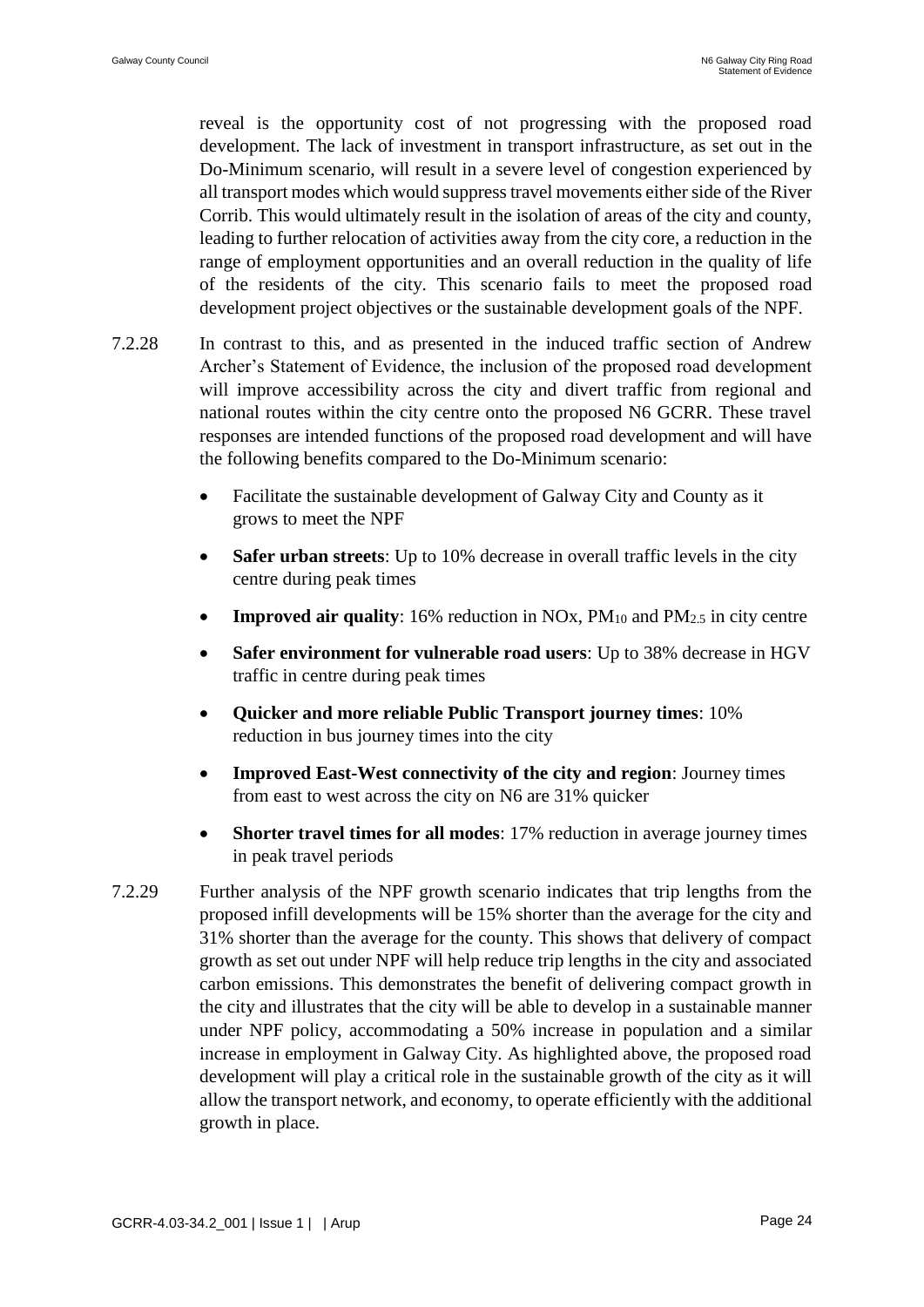- 7.2.30 In isolation, the analysis indicates that the proposed road development will contribute to an increase in carbon emissions from transport. On the other hand, the inclusion of the proposed road development does result in a considerable reduction in traffic volumes in the city centre, creating a safer and healthier environment for pedestrians and cyclists, and more efficient network for public transport users. The proposed road development therefore creates an environment conducive to the investment in sustainable modes as set out in the Galway Transport Strategy (GTS). The delivery of these modes, in tandem with the NPF aligned land use policy, will help encourage more sustainable travel.
- 7.2.31 The Climate Action Plan 2019 recognises the challenge for the transport sector associated with the projected population and jobs growth in Project Ireland 2040 as is clear in the following extract from Section 10.1.

*By 2040, the population of Ireland is expected to grow by over 1 million to 5.7 million people. This growth, along with other National Planning Framework (NPF) growth projections on the economy and employment rates, will drive greater demand for transport across various modes, with increased movement of people and goods. While this is a sign of a vibrant economy, it intensifies our decarbonisation challenge, in particular as transport accounted for 19.8% of Ireland's greenhouse gases in 2017.*

*…While Project Ireland 2040 will drive more compact, connected development, and new public transport networks, they will not on their own reverse the growth of emissions which are projected to grow by 25%.*

- 7.2.32 Fiscal measures to promote the electrification of all forms of transport are emphasised in the Climate Action Plan because these measures offer the most costeffective abatement opportunity in the sector. The Government proposes policies to reduce the transport intensity of future growth through the compact growth model in the NPF and the expansion of walking, cycling and public transport options to promote modal shift. Other measures to reduce the carbon intensity of travel include, inter alia, following:
	- ensuring the EV charging network underpins public confidence
	- accelerating steps to decarbonise the public transport fleet
	- enhancing priority for public transport
	- developing a strategy for the heavy freight sector
- 7.2.33 As noted above, taken in isolation and given the more sensitive baseline environment, the proposed road development will contribute to an increase in carbon emissions from transport. However, the inclusion of the proposed road development does result in a considerable reduction in traffic volumes in the city centre, creating a safer and healthier environment for pedestrians and cyclists, and more efficient network for public transport users. The proposed road development therefore creates an environment conducive to the investment in more sustainable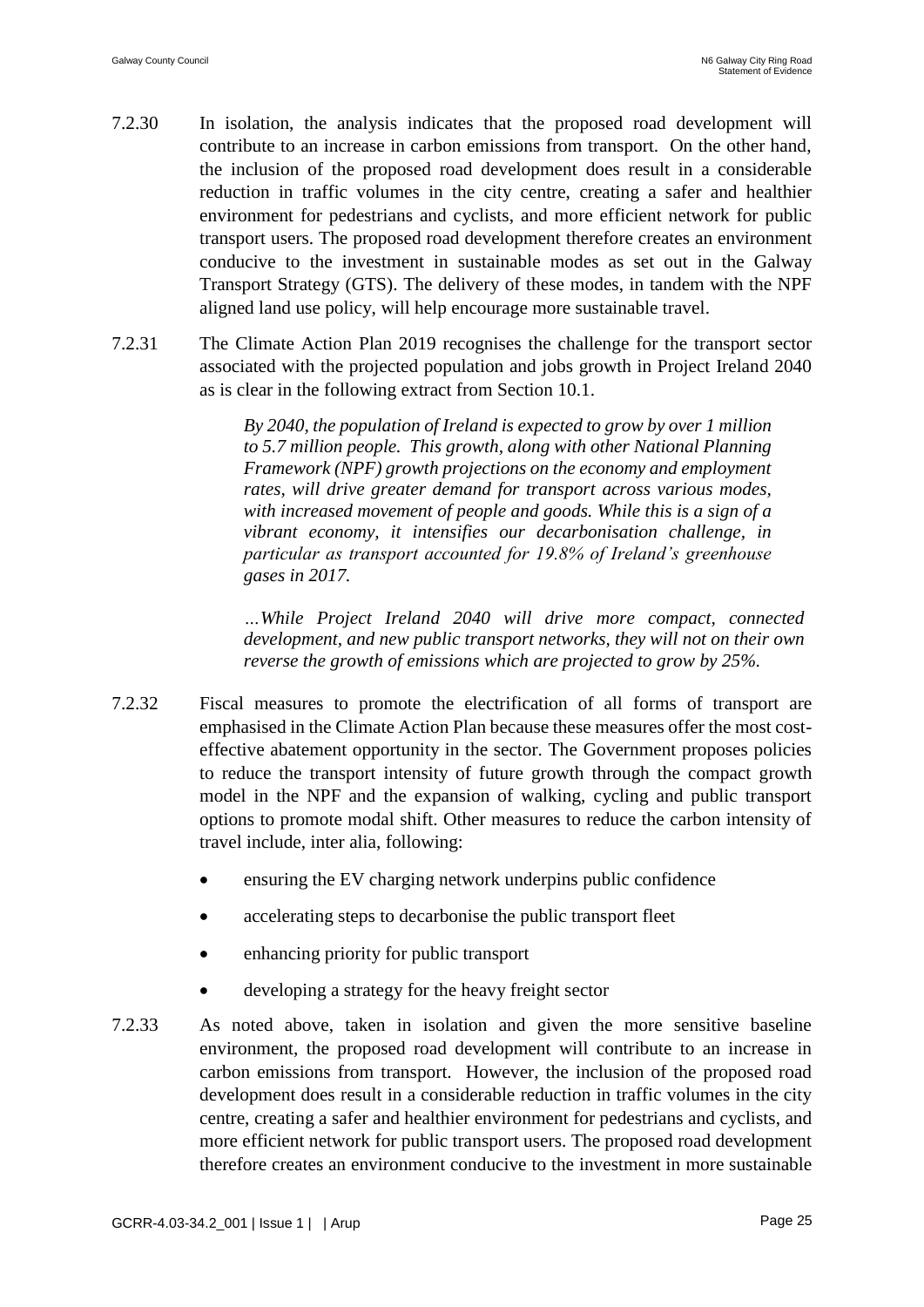modes as set out in the GTS. The delivery of these modes, in tandem with the NPF aligned land use policy, will help encourage more sustainable travel.

## **7.3 Adequacy of climate assessment**

#### **Issues**

7.3.1 One submission/objection, S\_023, questioned the adequacy of the climate assessment completed of the proposed road development.

#### **Response**

- 7.3.2 The climate impact assessment in Section 16.2 of Chapter 16 of the EIAR, adhered to the EPA guidelines (2002, 2003, Draft, September 2015 and Draft, May 2017) in terms of content and methodology of assessment (ref. Section 16.2.1) and Climate change obligations and policy (ref. section 16.2.2), as available at the time of completion of the EIAR assessment. The assessment was carried out in accordance with TII guidance and is considered the best practice approach in assessing the impact of traffic on carbon emissions.
- 7.3.3 As mentioned above, since the publication of the EIAR, a number of new policies and commitments have been introduced. The climate impact assessment has been updated as detailed above.
- 7.3.4 The assessment of carbon emissions is deemed robust and in accordance with best practice. Further clarity on data used in the assessment and the methods used have been provided in this response.

# **7.4 Carbon emissions underestimated**

#### **Issues**

7.4.1 One submission/objection, S\_70*,* suggests that the traffic assessment failed to account for induced traffic and therefore the carbon emissions are underestimated.

> *"Failing to properly forecast traffic levels and failing to properly include induced traffic results in an underestimate of the full Environmental impact particularly in terms of noise and carbon dioxide emissions".*

### **Response**

7.4.2 As detailed in Andrew Archer's Statement of Evidence, induced traffic was included in the traffic assessment of the proposed road development and as such the carbon emissions due to the operation of the proposed road development are not underestimated.